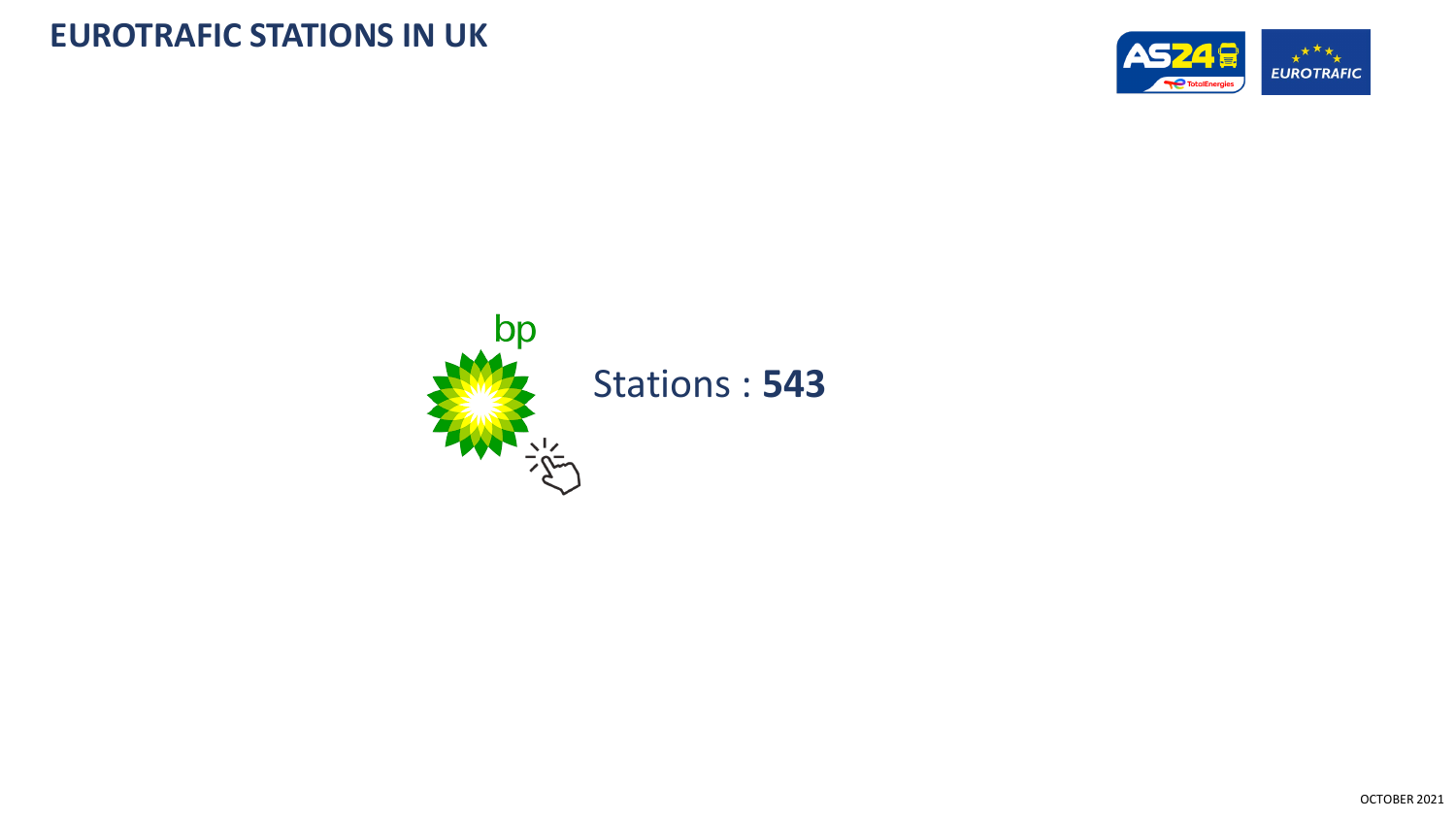

| <b>Name</b>                         | <b>Brand</b> | <b>Country Code</b> | <b>City</b>                   | <b>Zip Code</b>     | <b>Address 1</b>                  | Latitude  | Longitude   |
|-------------------------------------|--------------|---------------------|-------------------------------|---------------------|-----------------------------------|-----------|-------------|
| A16 Garage                          | <b>BP</b>    | <b>GB</b>           | LOUTH                         | <b>LN11 OEA</b>     | <b>Grimsby Road</b>               | 53.374341 | $-0.012776$ |
| <b>Addington SF Connect</b>         | <b>BP</b>    | GB                  | SOUTH CROYDON                 | CR <sub>2</sub> 8JH | 215, Selsdon Park Road            | 51.35345  | $-0.03774$  |
| Acle SF Connect                     | <b>BP</b>    | GB                  | <b>NORWICH</b>                | <b>NR13 3BE</b>     | New Road                          | 52.63759  | 1.55326     |
| <b>Ackworth Self Serve</b>          | <b>BP</b>    | GB                  | <b>PONTEFRACT</b>             | WF77HY              | <b>Barnsley Road</b>              | 53.64502  | $-1.33494$  |
| Andoversford S.Stn FS124            | <b>BP</b>    | <b>GB</b>           | CHELTENHAM                    | <b>GL54 4HS</b>     | A4 Andoversford                   | 51.870023 | $-1.96358$  |
| Annandale Water SFConnect MWSA      | <b>BP</b>    | GB                  | <b>LOCKERBIE</b>              | <b>DG11 1HD</b>     | A74 Southbound Junc 16            | 55.21854  | $-3.410692$ |
| Annick SStn FS2013                  | <b>BP</b>    | <b>GB</b>           | <b>DREGHORN</b>               | <b>KA11 4HJ</b>     | <b>Annick Drive</b>               | 55.60883  | $-4.6384$   |
| <b>Budbrooke South SF Connect</b>   | <b>BP</b>    | GB                  | <b>WARWICK</b>                | <b>CV35 8RH</b>     | South Bound Service Area          | 52.27908  | $-1.61183$  |
| <b>Burton Forecourt MWSA</b>        | <b>BP</b>    | GB                  | CARNFORTH                     | LA6 1JF             | M6 Burton in Kendal               | 54.17934  | $-2.73342$  |
| <b>Budbrooke North Connect</b>      | <b>BP</b>    | GB                  | <b>WARWICK</b>                | <b>CV35 8RH</b>     | A46 Warwick By-Pass               | 52.27856  | $-1.61307$  |
| <b>By-Pass SF Connect</b>           | <b>BP</b>    | GB                  | <b>SIDCUP</b>                 | <b>DA14 5AD</b>     | <b>Edgington Way</b>              | 51.41464  | 0.1252      |
| <b>Byron SF Connect</b>             | BP           | GB                  | <b>NORTH FINCHLEY</b>         | <b>N12 0AP</b>      | 407, High Rd(A406 North Circular) | 51.60087  | $-0.17512$  |
| <b>Ashford SF Connect</b>           | <b>BP</b>    | GB                  | <b>ASHFORD</b>                | <b>TW15 1RA</b>     | <b>Staines Road West</b>          | 51.42327  | $-0.44831$  |
| Ashdene Service Station - Nort      | BP           | GB                  | <b>ETCHINGHAM</b>             | <b>TN197QR</b>      | London Road (A21)                 | 51.02903  | 0.46638     |
| <b>Ashchurch SF Connect</b>         | <b>BP</b>    | GB                  | <b>TEWKESBURY</b>             | <b>GL20 8JN</b>     | Ashchurch Road                    | 51.99665  | $-2.1161$   |
| Ashdene Service Station - South     | <b>BP</b>    | GB                  | <b>ETCHINGHAM</b>             | <b>TN197QR</b>      | London Road (A21)                 | 51.02874  | 0.46744     |
| <b>Barton Park Services MWSA</b>    | <b>BP</b>    | <b>GB</b>           | NR.RICHMOND                   | <b>DL10 6NF</b>     | A1 Great North Road               | 54.46649  | $-1.663848$ |
| <b>Circle Service Station</b>       | BP           | GB                  | <b>MANCHESTER</b>             | M32 9TR             | <b>Audley Avenue</b>              | 53.45719  | $-2.33664$  |
| <b>Clarendon SF Connect</b>         | <b>BP</b>    | GB                  | <b>BOREHAMWOOD</b>            | <b>WD6 1SD</b>      | Elstree Way                       | 51.65847  | $-0.252685$ |
| Church View SF Connect              | BP           | GB                  | <b>TUNBRIDGE WELLS</b>        | TN4 9TP             | 41-43, St Johns Road              | 51.14029  | 0.26021     |
| Corby Hill Garage                   | <b>BP</b>    | GB                  | <b>CARLISLE</b>               | CA4 8PL             | A69                               | 54.90476  | $-2.81457$  |
| County Oak Connect                  | BP           | GB                  | CRAWLEY                       | <b>RH10 9TA</b>     | London Road                       | 51.13314  | $-0.18632$  |
| <b>Godstone Road SF Connect</b>     | <b>BP</b>    | <b>GB</b>           | WHYTELEAFE                    | CR3 OEG             | 43-47, Godstone Road              | 51.31345  | $-0.08194$  |
| <b>Golden Cross Service Station</b> | BP           | GB                  | <b>COLNBROOK</b>              | SL3 OJZ             | Old Bath Road                     | 51.48471  | $-0.52901$  |
| <b>Flyover SF Connect</b>           | <b>BP</b>    | GB                  | HAMMERSMITH                   | <b>W68BJ</b>        | 171, Talgarth Road                | 51.49057  | $-0.21788$  |
| Forth View SF Connect               | <b>BP</b>    | GB                  | SOUTH QUEENSFERRY             | <b>EH30 9YJ</b>     | 10, Builyeon Road                 | 55.98401  | $-3.40793$  |
| <b>Freeway Service Station</b>      | <b>BP</b>    | GB                  | <b>WEEDON</b>                 | NN74PX              | 1, High Street                    | 52.23226  | $-1.07423$  |
| <b>Finchley Lane SF Connect</b>     | <b>BP</b>    | <b>GB</b>           | <b>LONDON</b>                 | <b>NW4 1DL</b>      | 14, Finchley Lane                 | 51.58934  | $-0.22037$  |
| Fourways SF Connect                 | <b>BP</b>    | GB                  | <b>CORBY</b>                  | <b>NN18 0TW</b>     | Cottingham Road                   | 52.49357  | $-0.73018$  |
| <b>Cheriton SF Connect</b>          | <b>BP</b>    | GB                  | <b>FOLKESTONE</b>             | <b>CT19 4JE</b>     | Cheriton High Street              | 51.08872  | 1.13505     |
| Garlinge SF Connect                 | <b>BP</b>    | GB                  | <b>MARGATE</b>                | CT9 5JP             | 233, Canterbury Road              | 51.37965  | 1.35323     |
| <b>Goddington SF Connect</b>        | <b>BP</b>    | GB                  | <b>ORPINGTON</b>              | BR6 9DA             | 318, Court Road                   | 51.36425  | 0.1109      |
| <b>Gatwick South SF Connect</b>     | <b>BP</b>    | <b>GB</b>           | <b>LONDON GATWICK AIRPORT</b> | RH6 ONN             | Ring Road North (A23)             | 51.15838  | $-0.15529$  |
| Childerley Gate Service Stn         | <b>BP</b>    | GB                  | CAMBRIDGE                     | <b>CB23 8AY</b>     | St. Neots Road                    | 52.21856  | $-0.01657$  |
| Chieveley MWSA                      | <b>BP</b>    | <b>GB</b>           | <b>THATCHAM</b>               | <b>RG18 9XX</b>     | Oxford Road                       | 51.44867  | $-1.31012$  |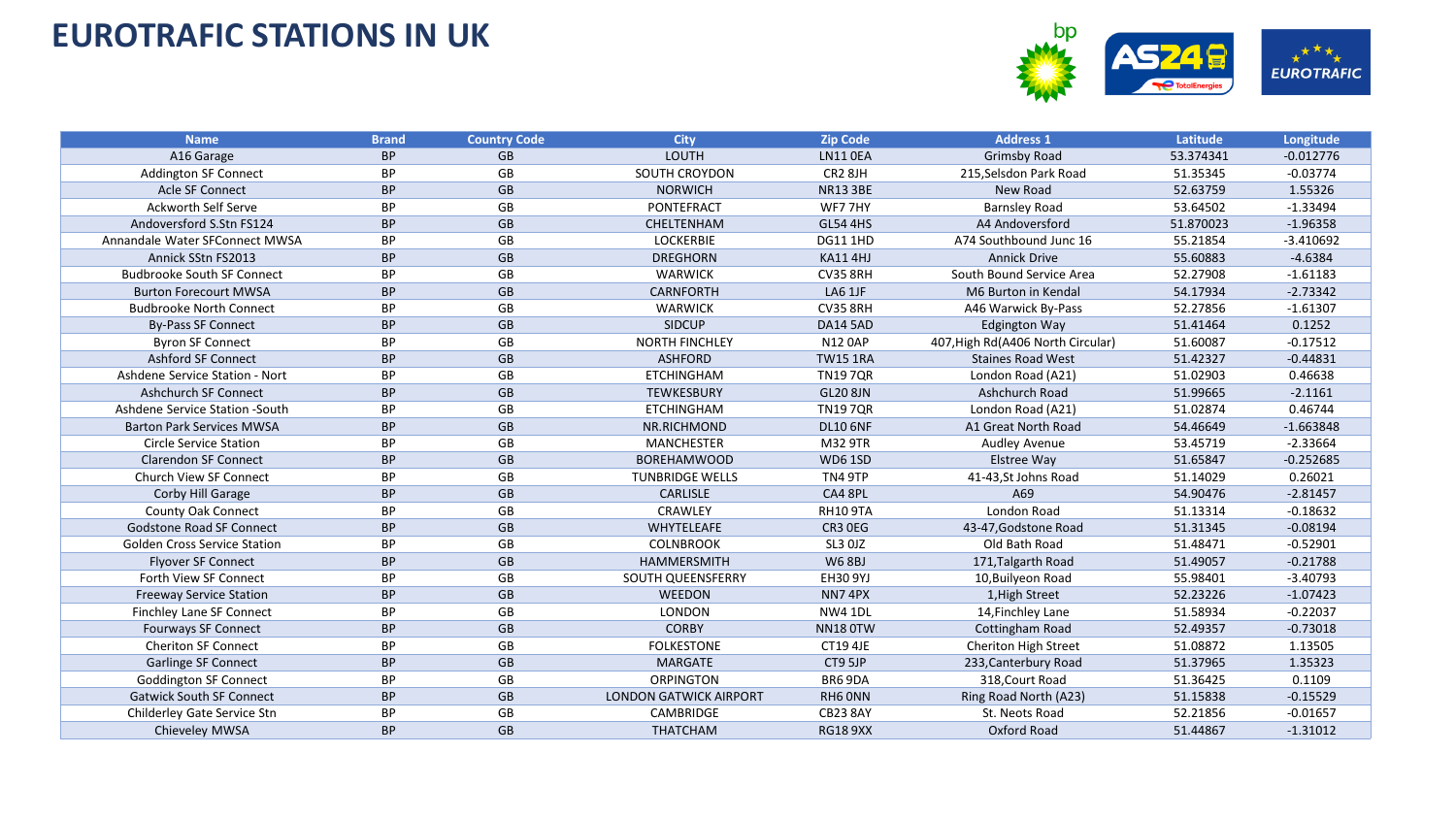

| <b>Name</b>                       | <b>Brand</b> | <b>Country Code</b> | <b>City</b>            | <b>Zip Code</b> | <b>Address 1</b>           | Latitude  | Longitude  |
|-----------------------------------|--------------|---------------------|------------------------|-----------------|----------------------------|-----------|------------|
| <b>Brands Hill SF Connect</b>     | <b>BP</b>    | GB                  | <b>SLOUGH</b>          | SL3 8QE         | 575/581, London Road       | 51.48961  | $-0.5365$  |
| Breakspear Way SF Connect         | <b>BP</b>    | GB                  | <b>HEMEL HEMPSTEAD</b> | HP2 4TZ         | Breakspear Way             | 51.75579  | $-0.42738$ |
| <b>Bury Street SF Connect</b>     | <b>BP</b>    | GB                  | <b>RUISLIP</b>         | HA4 7TW         | <b>Bury Street</b>         | 51.58798  | $-0.43654$ |
| <b>Buckland SF Connect</b>        | BP           | GB                  | <b>NEAR FARINGDON</b>  | SN78PY          | Shrivenham Road (A420)     | 51.6755   | $-1.49697$ |
| Felixstowe Dock S/Area FS015      | <b>BP</b>    | <b>GB</b>           | <b>FELIXSTOWE</b>      | <b>IP114HU</b>  | Anzani Avenue              | 51.96241  | 1.31707    |
| East Mayne SF Connect             | <b>BP</b>    | GB                  | <b>BASILDON</b>        | SS13 1BW        | East Mayne                 | 51.585168 | 0.498271   |
| <b>Farnham SF Connect</b>         | <b>BP</b>    | GB                  | FARNHAM                | GU9 8AS         | A31 Farnham By-Pass        | 51.21575  | $-0.78921$ |
| <b>Bridgewater MWSA</b>           | <b>BP</b>    | GB                  | <b>BRIDGWATER</b>      | TA6 6TS         | Junction 24 M5             | 51.10465  | $-2.99506$ |
| <b>Bush Centre SF Connect</b>     | <b>BP</b>    | GB                  | LONDON                 | W12 8PS         | Shepherds Bush Green       | 51.50346  | $-0.2214$  |
| <b>Ely SF Connect</b>             | BP           | GB                  | Ely                    | CB63NN          | <b>Witchford Road</b>      | 52.39175  | 0.24201    |
| Family Farm SF Connect            | <b>BP</b>    | GB                  | <b>BICESTER</b>        | OX25 3QQ        | <b>Bicester Road</b>       | 51.85053  | $-1.22863$ |
| Earlsgate SF Connect              | ΒP           | GB                  | GRANGEMOUTH            | FK3 8XP         | <b>Falkirk Road</b>        | 56.01212  | $-3.74746$ |
| <b>Chandlers Garage</b>           | <b>BP</b>    | <b>GB</b>           | <b>BURGESS HILL</b>    | RH15 9RD        | 200, London Road           | 50.95615  | $-0.13888$ |
| <b>Canniesburn SF Connect</b>     | <b>BP</b>    | GB                  | GLASGOW                | G61 1QP         | 3, Maryhill Road           | 55.90974  | $-4.32058$ |
| <b>Castlebank Service Station</b> | <b>BP</b>    | GB                  | GLASGOW                | G11 6AR         | 210, Castlebank Street     | 55.86827  | $-4.31238$ |
| <b>Chalfonts Way SF Connect</b>   | <b>BP</b>    | GB                  | AMERSHAM               | <b>HP7 9JS</b>  | 66, White Lion Road        | 51.67147  | $-0.58346$ |
| Charnwood S/Stn FS008             | <b>BP</b>    | GB                  | <b>LOUGHBOROUGH</b>    | <b>LE113QU</b>  | Ashby Road                 | 52.76107  | $-1.25817$ |
| <b>Besthorpe SF Connect</b>       | <b>BP</b>    | GB                  | ATTLEBOROUGH           | <b>NR17 2LB</b> | Attleborough Bypass        | 52.53184  | 1.05124    |
| <b>Blackbird Hill SF Connect</b>  | <b>BP</b>    | GB                  | WEMBLEY                | <b>NW98SD</b>   | 2, Blackbird Hill          | 51.56491  | $-0.26427$ |
| <b>Boreham SF Connect</b>         | BP           | GB                  | CHELMSFORD             | CM2 5PY         | <b>Colchester Road</b>     | 51.7551   | 0.51921    |
| <b>Cranfield SF Connect</b>       | <b>BP</b>    | GB                  | <b>WICKFORD</b>        | <b>SS12 9FG</b> | <b>Cranfield Park Road</b> | 51.60025  | 0.51911    |
| <b>Crosshands Service Station</b> | BP           | GB                  | <b>GLOUCESTER</b>      | <b>GL193BU</b>  | Corse                      | 51.93765  | $-2.29556$ |
| Crow Orchard S/Stn FS012          | <b>BP</b>    | GB                  | <b>WIGAN</b>           | WN69RB          | Mossy Lea Road             | 53.59097  | $-2.69673$ |
| Deer Park SF Connect              | <b>BP</b>    | GB                  | <b>LIVINGSTON</b>      | <b>EH54 8AD</b> | Livingston East Roundabout | 55.91462  | $-3.5255$  |
| <b>Brackley SF Connect</b>        | BP           | GB                  | <b>BRACKLEY</b>        | <b>NN135SZ</b>  | Northampton Road           | 52.04221  | $-1.13714$ |
| <b>Brampton Hut SF Connect</b>    | <b>BP</b>    | GB                  | <b>HUNTINGDON</b>      | <b>PE28 4NQ</b> | A1 - A14 Roundabout        | 52.33144  | $-0.25096$ |
| <b>Bracknell SF Connect</b>       | <b>BP</b>    | GB                  | <b>BRACKNELL</b>       | <b>RG42 1NB</b> | Wokingham Road             | 51.41791  | $-0.76101$ |
| <b>Branchton SF Connect</b>       | BP           | GB                  | <b>GREENOCK</b>        | <b>PA16 OPX</b> | Inverkip Road              | 55.93819  | $-4.81088$ |
| <b>Bedford SF Connect</b>         | <b>BP</b>    | GB                  | <b>BEDFORD</b>         | <b>MK42 9BF</b> | <b>Elstow Interchange</b>  | 52.10666  | $-0.47696$ |
| <b>Deal Service Station</b>       | ВP           | GB                  | <b>DEAL</b>            | <b>CT14 9TF</b> | 47-51, London Road         | 51.22197  | 1.3951     |
| Donington Park MWSA               | <b>BP</b>    | GB                  | <b>DERBY</b>           | <b>DE74 2TN</b> | M1 Motorway                | 52.8228   | $-1.30873$ |
| Doncaster MWSA                    | ВP           | GB                  | <b>DONCASTER</b>       | <b>DN8 5GS</b>  | J5 M18/M180 Hatfield       | 53.59182  | $-0.99067$ |
| Dover South Services              | <b>BP</b>    | <b>GB</b>           | <b>DOVER</b>           | <b>CT17 9EF</b> | Limekiln Street            | 51.118318 | 1.30706    |
| Downham SF Connect                | <b>BP</b>    | GB                  | <b>BROMLEY</b>         | BR1 4PJ         | 411, Bromley Road          | 51.42633  | $-0.0065$  |
| Castle Donington                  | <b>BP</b>    | GB                  | <b>DERBY</b>           | <b>DE74 2NL</b> | <b>Station Road</b>        | 52.85053  | $-1.3354$  |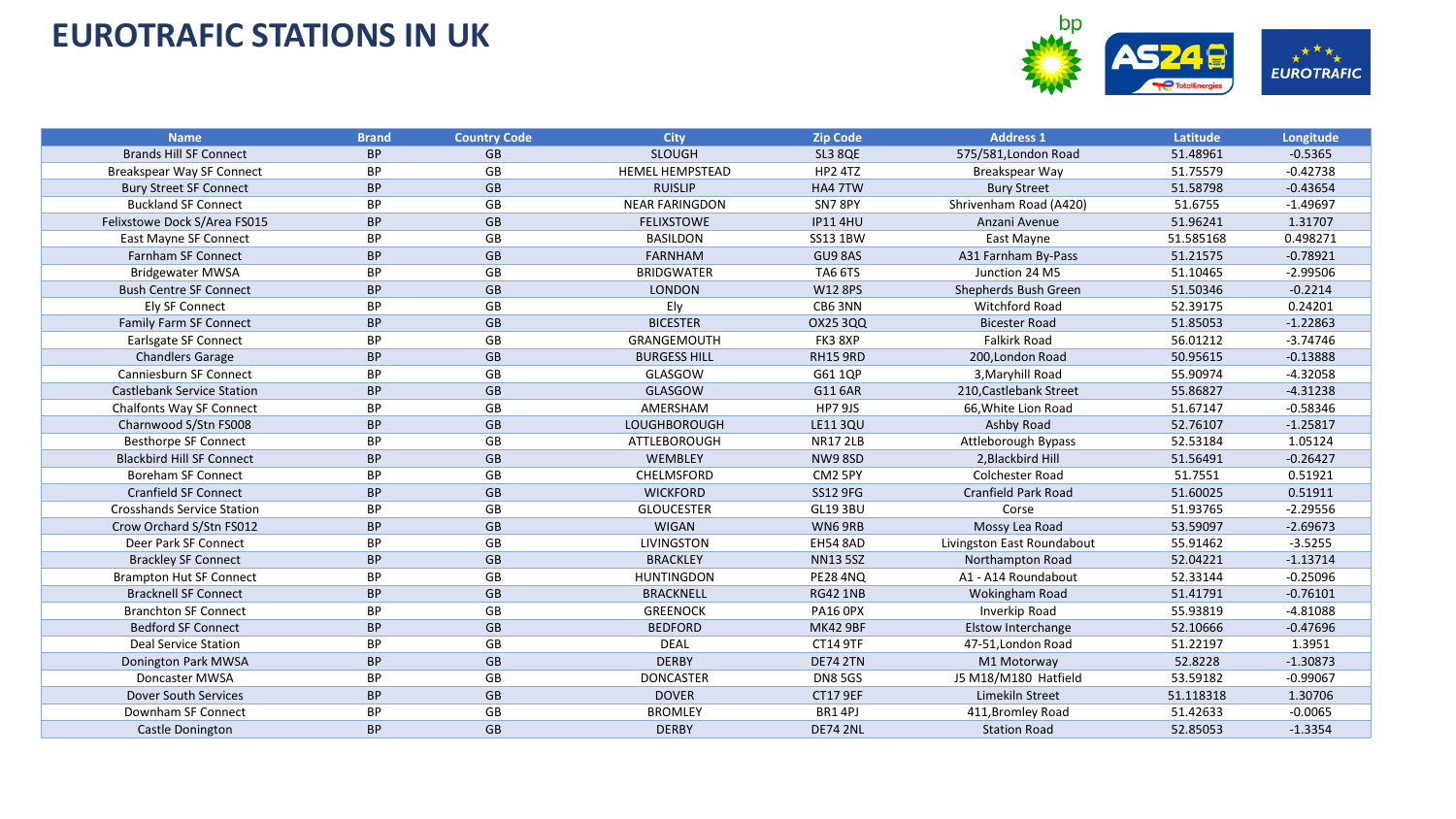

| <b>Name</b>                        | <b>Brand</b> | <b>Country Code</b> | <b>City</b>         | <b>Zip Code</b> | <b>Address 1</b>           | Latitude  | Longitude   |
|------------------------------------|--------------|---------------------|---------------------|-----------------|----------------------------|-----------|-------------|
| <b>Bridgend Garage</b>             | <b>BP</b>    | <b>GB</b>           | <b>CUPAR</b>        | <b>KY15 7HY</b> | Ladybank Road              | 56.25126  | $-3.1485$   |
| <b>Boghall Filling Station</b>     | <b>BP</b>    | GB                  | <b>BATHGATE</b>     | <b>EH48 1LE</b> | Edinburgh Road             | 55.89731  | $-3.6079$   |
| Deeside Service Station            | <b>BP</b>    | GB                  | <b>DEESIDE</b>      | CH5 2NS         | Parkway                    | 53.232536 | $-3.005412$ |
| <b>Astwick Service Station</b>     | <b>BP</b>    | GB                  | <b>HITCHIN</b>      | SG5 4BL         | A1 Trunk Road (Northbound) | 52.028843 | $-0.214781$ |
| <b>Exeter MWSA</b>                 | <b>BP</b>    | <b>GB</b>           | <b>EXETER</b>       | EX2 7HF         | Sandygate                  | 50.71494  | $-3.46427$  |
| <b>Crownwood SF Connect</b>        | <b>BP</b>    | GB                  | LONDON              | SE9 2NL         | <b>Bexley Road</b>         | 51.45099  | 0.08038     |
| <b>Birch East MWSA</b>             | <b>BP</b>    | GB                  | <b>HEYWOOD</b>      | OL10 2QH        | M62 Motorway               | 53.56927  | $-2.23014$  |
| <b>Birch West MWSA</b>             | BP           | GB                  | <b>HEYWOOD</b>      | OL10 2QH        | M62 Motorway               | 53.5666   | $-2.23239$  |
| <b>Bankhead SF Connect</b>         | <b>BP</b>    | GB                  | <b>GLENROTHES</b>   | KY7 6GH         | <b>Bankhead Park</b>       | 56.183495 | $-3.144988$ |
| BP Sholing Service Station         | <b>BP</b>    | GB                  | SOUTHAMPTON         | SO19 8NG        | 430, Bursledon Road        | 50.90131  | $-1.33199$  |
| <b>Gledrid SF Connect</b>          | <b>BP</b>    | GB                  | <b>NR OSWESTRY</b>  | <b>SY11 3EP</b> | West Rhyn                  | 52.918522 | $-3.04233$  |
| <b>Blue Boys SF Connect</b>        | <b>BP</b>    | GB                  | <b>TONBRIDGE</b>    | <b>TN12 7HE</b> | <b>Hastings Road</b>       | 51.135105 | 0.352849    |
| Glasgow Airport FS414              | <b>BP</b>    | GB                  | <b>PAISLEY</b>      | PA3 2TN         | <b>Whitecart Road</b>      | 55.8622   | $-4.42678$  |
| Girdle Toll S/Stn FS413            | <b>BP</b>    | GB                  | <b>IRVINE</b>       | <b>KA11 2DJ</b> | Littlestane Row            | 55.63176  | $-4.64508$  |
| <b>Cranford SF Connect</b>         | <b>BP</b>    | <b>GB</b>           | <b>HOUNSLOW</b>     | TW59BA          | 2, Burns Way               | 51.47588  | $-0.39604$  |
| BridgeEnd Garage(Henry Graham)     | ВP           | GB                  | <b>EGREMONT</b>     | <b>CA22 2RQ</b> | <b>Bridge End</b>          | 54.47813  | $-3.52441$  |
| <b>Bentley Service Station</b>     | <b>BP</b>    | GB                  | <b>IPSWICH</b>      | IP9 2JJ         | A12 Southbound             | 52.0034   | 1.05845     |
| <b>Basildon SF Connect</b>         | <b>BP</b>    | GB                  | <b>BASILDON</b>     | <b>SS16 5NN</b> | Nethermayne                | 51.56857  | 0.45241     |
| <b>Bradwell Service Station</b>    | <b>BP</b>    | GB                  | <b>BRAINTREE</b>    | <b>CM77 8EE</b> | Coggeshall Road            | 51.876402 | 0.628258    |
| <b>Branstons SF Connect</b>        | <b>BP</b>    | GB                  | <b>LEICESTER</b>    | LE7 3FP         | 1487, Melton Road          | 52.705026 | $-1.059653$ |
| <b>Girton Service Stn</b>          | <b>BP</b>    | GB                  | <b>CAMBRIDGE</b>    | CB3 OLQ         | Huntingdon Road            | 52.22459  | 0.08996     |
| <b>Colston SF Connect</b>          | BP           | GB                  | AIRDRIE             | ML6 8AA         | 3, Carlisle Road           | 55.86652  | $-3.96312$  |
| <b>Bullionfield SF Connect</b>     | <b>BP</b>    | GB                  | <b>DUNDEE</b>       | DD2 5EG         | Invergowie                 | 56.46163  | $-3.07406$  |
| <b>Esplanade SF Connect</b>        | <b>BP</b>    | GB                  | ABERDEEN            | <b>AB11 5RN</b> | North Esplanade West       | 57.137038 | $-2.09721$  |
| Cromwell Road South SF Connect     | <b>BP</b>    | <b>GB</b>           | HAMMERSMITH         | W6 9TQ          | <b>Great West Road</b>     | 51.491007 | $-0.239092$ |
| <b>Bagshot SF Connect</b>          | <b>BP</b>    | GB                  | <b>BAGSHOT</b>      | <b>GU19 5HL</b> | 40, London Road            | 51.36326  | $-0.69165$  |
| Glasshoughton Service Station      | <b>BP</b>    | GB                  | CASTLEFORD          | <b>WF104RJ</b>  | Park Road                  | 53.71226  | $-1.33393$  |
| <b>Astley Service Station</b>      | <b>BP</b>    | GB                  | <b>MANCHESTER</b>   | M29 7HX         | East Lancashire Road       | 53.500895 | $-2.443316$ |
| <b>Colchester SF Connect</b>       | <b>BP</b>    | GB                  | <b>COLCHESTER</b>   | <b>CO4 5XY</b>  | Cuckoo Farm Way            | 51.925435 | 0.898565    |
| <b>Ashton Road Service Station</b> | ВP           | GB                  | <b>STOCKPORT</b>    | SK6 2QN         | Ashton Road                | 53.4287   | $-2.12118$  |
| <b>Garstang SF Connect</b>         | <b>BP</b>    | GB                  | <b>PRESTON</b>      | PR3 OHQ         | Garstang By Pass Road      | 53.88193  | $-2.78103$  |
| Fleetpoint S/Stn FS424             | <b>BP</b>    | GB                  | MIDDLESBROUGH       | <b>TS3 8AG</b>  | Cambridge Rd               | 54.5751   | $-1.20595$  |
| <b>Calder Park Service Station</b> | <b>BP</b>    | GB                  | <b>WAKEFIELD</b>    | WF2 7UA         | Peel Avenue                | 53.65259  | $-1.5241$   |
| Caenby Corner Filling Station      | BP           | GB                  | <b>MARKET RASEN</b> | LN8 2AS         | A631/A15 Caenby Corner     | 53.393338 | $-0.547856$ |
| Binley S.Stn FS242                 | <b>BP</b>    | <b>GB</b>           | <b>COVENTRY</b>     | <b>CV3 2ZZ</b>  | A46 Eastern Bypass         | 52.388851 | $-1.439398$ |
|                                    |              |                     |                     |                 |                            |           |             |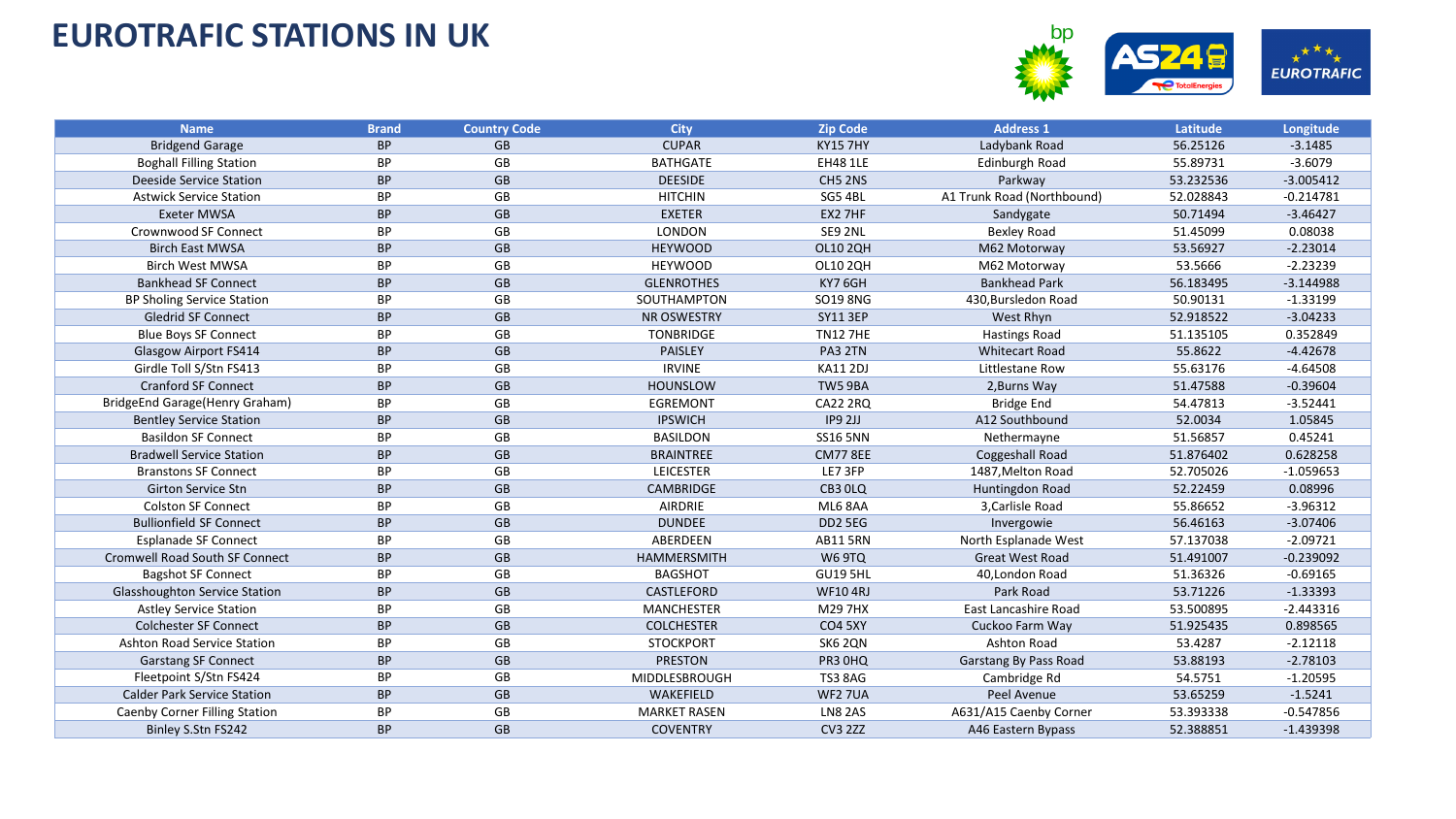

| <b>Name</b>                           | <b>Brand</b> | <b>Country Code</b> | <b>City</b>          | <b>Zip Code</b> | <b>Address 1</b>       | Latitude   | Longitude    |
|---------------------------------------|--------------|---------------------|----------------------|-----------------|------------------------|------------|--------------|
| Bowhouse S.Stn FS223                  | <b>BP</b>    | <b>GB</b>           | <b>FALKIRK</b>       | FK2 OBX         | Echobank               | 55.959873  | $-3.690803$  |
| <b>Centurion Garage</b>               | BP           | GB                  | <b>CIRENCESTER</b>   | GL7 7JR         | Gloucester Road        | 51.782973  | $-2.036661$  |
| Ferrybridge MWSA                      | <b>BP</b>    | GB                  | <b>KNOTTINGLEY</b>   | <b>WF11 0AF</b> | Junction 33            | 53.69724   | $-1.26579$   |
| Frankley MWSA Northbound              | <b>BP</b>    | GB                  | <b>BIRMINGHAM</b>    | <b>B324AR</b>   | Junction 3/4           | 52.42967   | $-2.01876$   |
| Frankley MWSA Southbound              | <b>BP</b>    | GB                  | <b>BIRMINGHAM</b>    | <b>B32 4AR</b>  | Junction 3/4           | 52.42822   | $-2.01658$   |
| Brobot Willington S.Stn Nrth          | <b>BP</b>    | GB                  | <b>DERBY</b>         | <b>DE65 6GY</b> | Derby Road             | 52.85496   | $-1.58281$   |
| Brobot Willington S.Stn Sth           | <b>BP</b>    | GB                  | <b>DERBY</b>         | <b>DE65 6GY</b> | Derby Road Southbound  | 52.85448   | $-1.58232$   |
| <b>Darnall Service Station</b>        | ВP           | GB                  | <b>SHEFFIELD</b>     | <b>S9 5HF</b>   | Greenland Road         | 53.387258  | $-1.408981$  |
| Formby SF Connect                     | <b>BP</b>    | GB                  | <b>LIVERPOOL</b>     | L37 6BU         | Liverpool Road         | 53.549868  | $-3.054777$  |
| <b>Clacket Lane East Connect MWSA</b> | <b>BP</b>    | GB                  | WESTERHAM            | <b>TN16 2ER</b> | M25 Eastbound          | 51.273376  | 0.042124     |
| Clacket Lane West Connect MWSA        | <b>BP</b>    | GB                  | WESTERHAM            | <b>TN16 2ER</b> | M25 Westbound          | 51.27189   | 0.03733      |
| <b>Emsworth SF Connect</b>            | ВP           | GB                  | <b>EMSWORTH</b>      | <b>PO107BW</b>  | Emsworth By Pass       | 50.8530052 | $-0.9453695$ |
| <b>Brockford Garage</b>               | <b>BP</b>    | GB                  | STOWMARKET           | <b>IP14 5PF</b> | The Street             | 52.262237  | 1.102174     |
| Chippenham SF Connect                 | <b>BP</b>    | GB                  | CHIPPENHAM           | <b>SN14 6UY</b> | A350 Malmesbury Road   | 51.478629  | $-2.129621$  |
| <b>Beddeos Service Station</b>        | <b>BP</b>    | GB                  | WILLENHALL           | <b>WV133SJ</b>  | Neachells Lane         | 52.59086   | $-2.07866$   |
| <b>Clevedon SF Connect</b>            | <b>BP</b>    | GB                  | <b>CLEVEDON</b>      | <b>BS21 6AB</b> | <b>Tickenham Road</b>  | 51.439541  | $-2.840823$  |
| Bickerstaffe S.Stn FS240              | <b>BP</b>    | GB                  | <b>ORMSKIRK</b>      | L39 0HF         | Rainford Road          | 53.538394  | $-2.828282$  |
| <b>Braintree SF Connect</b>           | ВP           | GB                  | <b>BRAINTREE</b>     | CM777AB         | <b>Notley Cross</b>    | 51.867754  | 0.53905      |
| <b>Corby Service Station</b>          | <b>BP</b>    | GB                  | <b>CORBY</b>         | <b>NN173HT</b>  | Corby Road             | 52.4962569 | $-0.6508761$ |
| <b>Coastways Service Station</b>      | <b>BP</b>    | GB                  | <b>YORK</b>          | <b>YO60 7SF</b> | <b>Malton Road</b>     | 54.045672  | $-0.941901$  |
| Fall Ings Service Station             | <b>BP</b>    | <b>GB</b>           | WAKEFIELD            | WF1 5DX         | 31, Doncaster Road     | 53.673107  | $-1.48459$   |
| Auld Brig Service Station             | <b>BP</b>    | GB                  | <b>ALLOA</b>         | FK9 5QB         | A907, Auld Brig Road   | 56.135027  | $-3.861737$  |
| <b>Bapchild Service Station</b>       | <b>BP</b>    | GB                  | <b>SITTINGBOURNE</b> | ME9 9PP         | London Road            | 51.33391   | 0.77108      |
| <b>Breckland Garage</b>               | <b>BP</b>    | GB                  | <b>BRANDON</b>       | <b>IP270QW</b>  | Lynn Road              | 52.468441  | 0.609082     |
| Bridgeman Place FS393                 | <b>BP</b>    | GB                  | <b>BOLTON</b>        | <b>BL2 1DE</b>  | <b>Bridgeman Place</b> | 53.575289  | $-2.423025$  |
| <b>Eastwood SF Connect</b>            | BP           | GB                  | <b>COLCHESTER</b>    | CO4 0EX         | Ipswich Road           | 51.906881  | 0.924163     |
| Beighton Park Service Station         | <b>BP</b>    | GB                  | Sheffield            | S20 1DP         | Chesterfield Road      | 53.356019  | $-1.328029$  |
| Ardleigh South Services               | ВP           | GB                  | <b>COLCHESTER</b>    | CO77SL          | A120                   | 51.901779  | 0.976252     |
| Brighton S/Stn - FS508                | <b>BP</b>    | GB                  | <b>BRIGHTON</b>      | BN18ZF          | Mill Road              | 50.86779   | $-0.15683$   |
| Downfields S/Stn - FS521              | <b>BP</b>    | GB                  | ELY                  | CB7 5AJ         | Fordham Road           | 52.31949   | 0.36101      |
| Gailey S/Stn - FS551                  | <b>BP</b>    | GB                  | <b>STAFFORD</b>      | <b>ST19 5PR</b> | <b>Watling Street</b>  | 52.69168   | $-2.12101$   |
| Golden Cross S/Stn - FS518            | BP           | GB                  | <b>HAILSHAM</b>      | <b>BN274AW</b>  | <b>Golden Cross</b>    | 50.89143   | 0.18348      |
| Beccles - FS547                       | <b>BP</b>    | <b>GB</b>           | <b>BECCLES</b>       | <b>NR34 OED</b> | A143/A146 Roundabout   | 52.47484   | 1.54551      |
| Bilbrough S/Stn - FS559               | <b>BP</b>    | GB                  | <b>TADCASTER</b>     | <b>LS24 8EG</b> | A64 Eastbound          | 53.90362   | $-1.19496$   |
| Eynsham S/Stn - FS560                 | <b>BP</b>    | GB                  | <b>WITNEY</b>        | <b>OX29 4EN</b> | A40 Eynsham            | 51.78811   | $-1.36629$   |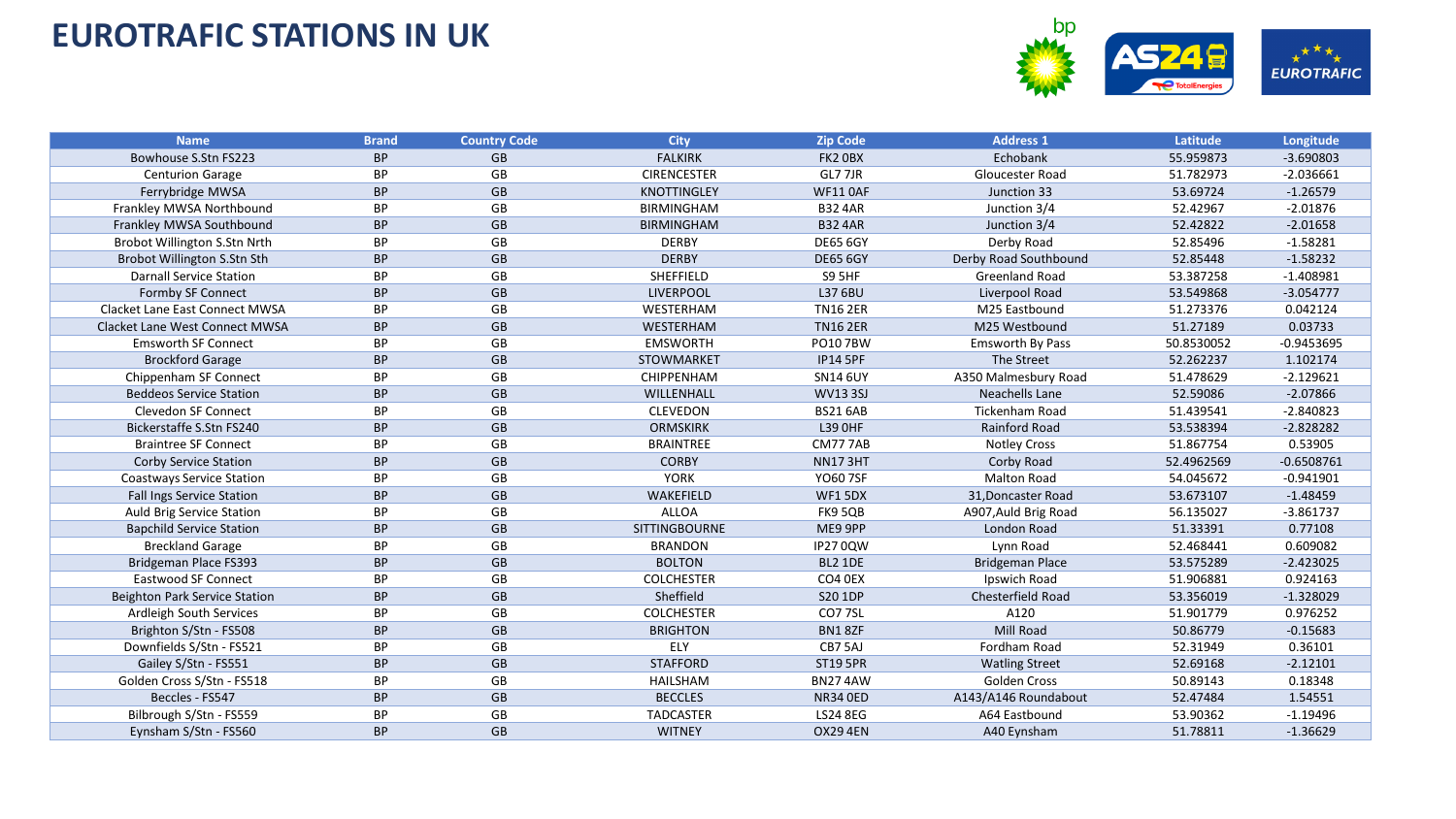

| <b>Name</b>                           | <b>Brand</b> | <b>Country Code</b> | <b>City</b>            | <b>Zip Code</b>    | <b>Address 1</b>               | Latitude  | Longitude   |
|---------------------------------------|--------------|---------------------|------------------------|--------------------|--------------------------------|-----------|-------------|
| Barnetby S/Stn - FS558                | <b>BP</b>    | <b>GB</b>           | <b>BRIGG</b>           | DN20 OPA           | A18/M180Interchange            | 53.58611  | $-0.41577$  |
| Doddington S/Stn - FS575              | <b>BP</b>    | GB                  | <b>LINCOLN</b>         | LN6 3SE            | Doddington Road                | 53.20777  | $-0.61694$  |
| Darrington Services PG5089            | <b>BP</b>    | GB                  | <b>PONTEFACT</b>       | WF83HU             | A1 Southbound                  | 53.6633   | $-1.26603$  |
| Dukes S/Stn - FS526                   | <b>BP</b>    | GB                  | <b>AIRDRIE</b>         | ML6 8RA            | 94, Carlisle Road              | 55.86015  | $-3.96473$  |
| East Berks S/Stn - FS629              | <b>BP</b>    | <b>GB</b>           | <b>BRACKNELL</b>       | <b>RG12 2TB</b>    | London Road                    | 51.4151   | $-0.73341$  |
| East Bowling S/Stn - FS662            | <b>BP</b>    | GB                  | <b>BRADFORD</b>        | BD47EJ             | Wakefield Road                 | 53.784252 | $-1.735862$ |
| Fordhouses S/Stn - FS570              | <b>BP</b>    | GB                  | <b>WOLVERHAMPTON</b>   | <b>WV107EG</b>     | <b>Stafford Road</b>           | 52.6299   | $-2.12624$  |
| Bilbrough Top S/Stn - FS510           | <b>BP</b>    | GB                  | <b>YORK</b>            | <b>YO23 3PP</b>    | <b>Tadcaster Road</b>          | 53.906215 | $-1.186521$ |
| <b>Beckington SF Connect</b>          | <b>BP</b>    | GB                  | <b>BATH</b>            | <b>BA11 6SF</b>    | Trowbridge Road                | 51.269869 | $-2.284844$ |
| <b>Endon Service Station</b>          | <b>BP</b>    | GB                  | Endon                  | ST9 9BA            | Leek Road                      | 53.083182 | $-2.101967$ |
| <b>Frontier Park</b>                  | <b>BP</b>    | GB                  | <b>BLACKBURN</b>       | BB13HR             | M65, Whitebirk Roundabout      | 53.753936 | $-2.440752$ |
| <b>Beddington Service Station</b>     | BP           | GB                  | <b>CROYDON</b>         | CRO <sub>4TJ</sub> | Beddington Lane                | 51.373148 | $-0.131839$ |
| Desborough SF Connect                 | <b>BP</b>    | GB                  | Desborough             | <b>NN14 2WB</b>    | Bear Way                       | 52.449554 | $-0.825227$ |
| Dunningsbridge Service Station        | <b>BP</b>    | GB                  | <b>BOOTLE</b>          | L30 6TQ            | Dunnings Bridge Road           | 53.482334 | $-2.966238$ |
| <b>Featherstall Road SStn</b>         | <b>BP</b>    | GB                  | <b>OLDHAM</b>          | OL9 6HL            | <b>Featherstall Road South</b> | 53.53972  | $-2.12922$  |
| Bedworth South S Stn. PG5096          | <b>BP</b>    | GB                  | <b>NUNEATON</b>        | <b>CV107DA</b>     | A444 Bedworth By Pass          | 52.50878  | $-1.47503$  |
| Brooklands S/Stn - FS609              | <b>BP</b>    | GB                  | <b>WORTHING</b>        | <b>BN112HP</b>     | 331, Brighton Road             | 50.81602  | $-0.33987$  |
| Buntingford S/Stn - FS550             | <b>BP</b>    | GB                  | <b>BUNTINGFORD</b>     | SG9 9JY            | London Road                    | 51.93673  | $-0.01198$  |
| Cartgate FS464                        | <b>BP</b>    | GB                  | <b>YEOVIL</b>          | <b>TA14 6RA</b>    | A303                           | 50.96182  | $-2.75168$  |
| Coastways S/Stn - FS576               | <b>BP</b>    | GB                  | <b>MARKET WEIGHTON</b> | <b>YO43 3PN</b>    | <b>York Road</b>               | 53.87425  | $-0.70115$  |
| Cromwell S Stn. PG5099                | <b>BP</b>    | GB                  | <b>NEWARK</b>          | <b>NG23 6JE</b>    | <b>Great North Road</b>        | 53.14167  | $-0.80545$  |
| Bradley S/Stn - FS665                 | <b>BP</b>    | GB                  | HUDDERSFIELD           | HD5 ORP            | Leeds Road                     | 53.68166  | $-1.73593$  |
| Colsterworth S/Stn - FS627            | <b>BP</b>    | GB                  | <b>GRANTHAM</b>        | <b>NG33 5JJ</b>    | A1, Northbound                 | 52.804396 | $-0.610724$ |
| Cornish Gateway S/Stn - FS525         | <b>BP</b>    | GB                  | <b>ST AUSTELL</b>      | <b>PL26 8UF</b>    | A30 Victoria Junction          | 50.425699 | $-4.818081$ |
| <b>Brobot Stretton S/S</b>            | <b>BP</b>    | GB                  | Stretton               | <b>DE55 6EW</b>    | Main Road                      | 53.151665 | $-1.413456$ |
| <b>Garth Service Station</b>          | <b>BP</b>    | GB                  | <b>BANGOR</b>          | <b>LL57 1AB</b>    | <b>Beach Road</b>              | 53.234087 | $-4.121029$ |
| <b>Dunball Service Station PS1005</b> | <b>BP</b>    | GB                  | <b>BRIDGWATER</b>      | <b>TA6 4BQ</b>     | Old Works Road                 | 51.165009 | $-2.989886$ |
| <b>Brobot Dinnington S/S</b>          | BP           | GB                  | SHEFFIELD              | S25 3QY            | Outgang Lane                   | 53.375278 | $-1.218985$ |
| <b>Brobot East Bridgford S/S</b>      | <b>BP</b>    | <b>GB</b>           | East Bridgford         | <b>NG13 8LA</b>    | A46 Fosse Way                  | 52.972887 | $-0.952297$ |
| Brobot Rainworth S/S                  | BP           | GB                  | Rainsworth             | <b>NG210JX</b>     | Kirklington Road               | 53.11942  | $-1.103659$ |
| <b>HKS Bury Hill</b>                  | <b>BP</b>    | <b>GB</b>           | WARLEY                 | <b>B69 2JS</b>     | New Birmingham Road            | 52.50467  | $-2.03441$  |
| <b>HKS Airport Service</b>            | <b>BP</b>    | GB                  | <b>DERBY</b>           | <b>DE74 2SA</b>    | <b>East Midlands Airport</b>   | 52.82595  | $-1.32589$  |
| Meir Service Station FS441            | <b>BP</b>    | GB                  | STOKE-ON-TRENT         | ST3 6HE            | <b>Uttoxeter Road</b>          | 52.97532  | $-2.09344$  |
| HKS Clocktower S/stn                  | <b>BP</b>    | GB                  | COALVILLE              | <b>LE67 3LF</b>    | Ashby Road                     | 52.72587  | $-1.37763$  |
| <b>Grange Farm</b>                    | <b>BP</b>    | <b>GB</b>           | <b>NORTHAMPTON</b>     | NN4 OLY            | London Road                    | 52.1939   | $-0.89187$  |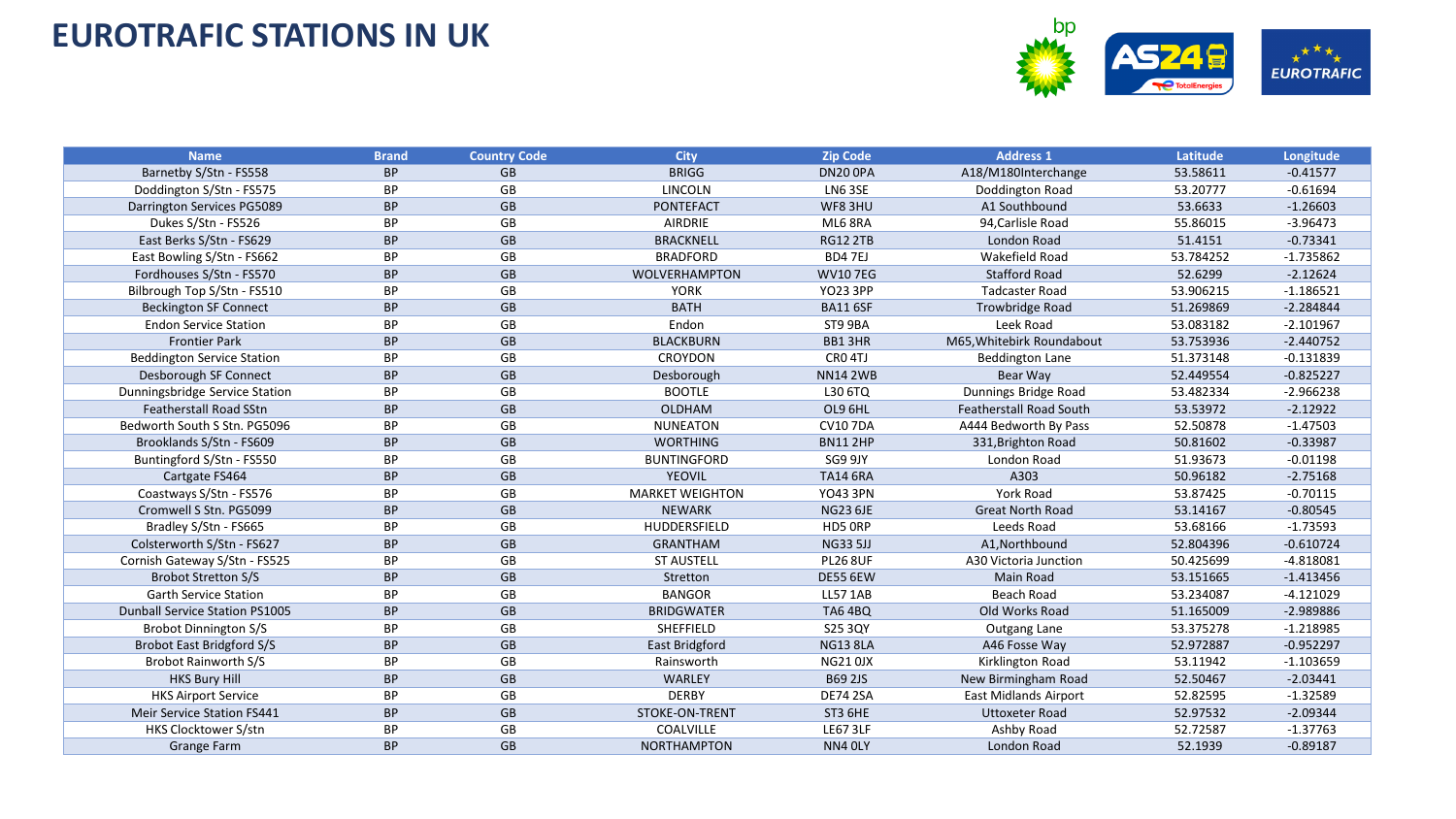

| <b>Name</b>                          | <b>Brand</b> | <b>Country Code</b> | <b>City</b>                | <b>Zip Code</b>     | <b>Address 1</b>           | Latitude  | Longitude   |
|--------------------------------------|--------------|---------------------|----------------------------|---------------------|----------------------------|-----------|-------------|
| <b>Grantham North MWSA</b>           | <b>BP</b>    | <b>GB</b>           | <b>GRANTHAM</b>            | <b>NG32 2AB</b>     | A1 Trunk Road              | 52.94935  | $-0.67892$  |
| Rontec Hinckley                      | <b>BP</b>    | GB                  | <b>HINCKLEY</b>            | LE10 3ED            | <b>Watling Street</b>      | 52.52919  | $-1.39954$  |
| Rontec Hedon Road                    | <b>BP</b>    | GB                  | <b>HULL</b>                | HU9 5QN             | <b>Hedon Road</b>          | 53.7475   | $-0.27123$  |
| <b>Rontec Newtown</b>                | <b>BP</b>    | GB                  | <b>NEWTOWN</b>             | SY16 1DW            | Welshpool Road             | 52.51468  | $-3.30661$  |
| <b>Rontec MerryHill</b>              | <b>BP</b>    | GB                  | <b>DUDLEY</b>              | DY5 1TE             | Pedmore Road               | 52.48764  | $-2.10755$  |
| <b>Rontec Daleside</b>               | <b>BP</b>    | GB                  | <b>NOTTINGHAM</b>          | <b>NG2 3GG</b>      | Daleside Road              | 52.94655  | $-1.12841$  |
| Haberden SF Connect                  | <b>BP</b>    | GB                  | <b>BURY ST EDMUNDS</b>     | <b>IP33 2RN</b>     | Rougham Road               | 52.236827 | 0.728283    |
| <b>HKS Flying Horse Garage</b>       | BP           | GB                  | MANSFIELD                  | <b>LE67 9PU</b>     | 5, Shaw Lane               | 52.70027  | $-1.30484$  |
| <b>Rontec Kingswinford</b>           | <b>BP</b>    | GB                  | KINGSWINFORD               | <b>DY6 8BS</b>      | <b>Dudley Road</b>         | 52.50054  | $-2.1503$   |
| <b>Midhurst SF Connect</b>           | BP           | GB                  | <b>MIDHURST</b>            | <b>GU29 9AZ</b>     | Easebourne Lane            | 50.99225  | $-0.73199$  |
| <b>Rontec Swanley</b>                | <b>BP</b>    | GB                  | <b>SIDCUP</b>              | <b>DA14 5JA</b>     | A20 Swanley By-Pass        | 51.409724 | 0.14376     |
| New Road Garage                      | <b>BP</b>    | GB                  | <b>BEITH</b>               | KA15 2HH            | <b>BY-PASS ROAD</b>        | 55.7512   | $-4.62513$  |
| Newham Way Connect                   | <b>BP</b>    | <b>GB</b>           | <b>LONDON</b>              | E16 1QX             | Newham Way                 | 51.51702  | 0.02339     |
| <b>Newtown Service Station</b>       | <b>BP</b>    | GB                  | SKELMERSDALE               | WN88TL              | Railway Road               | 53.55049  | $-2.80911$  |
| <b>Rontec Colnbrook</b>              | <b>BP</b>    | GB                  | <b>SLOUGH</b>              | SL3 OEH             | <b>Colnbrook By Pass</b>   | 51.48461  | $-0.5109$   |
| Newbury Centre Filling Station       | BP           | GB                  | <b>ILFORD</b>              | IG2 7HU             | 758, Eastern Avenue        | 51.57364  | 0.08585     |
| Slateford Road SF Connect            | <b>BP</b>    | <b>GB</b>           | <b>EDINBURGH</b>           | <b>EH14 1PU</b>     | 187, Slateford Road        | 55.92846  | $-3.24089$  |
| <b>Rontec Crossbush</b>              | BP           | GB                  | LITTLEHAMPTON              | <b>BN177QQ</b>      | Lyminster Road             | 50.84274  | $-0.54152$  |
| Rontec Fernside                      | <b>BP</b>    | GB                  | <b>CROYDON</b>             | CRO <sub>3</sub> AB | 702-712, Mitcham Road      | 51.39093  | $-0.13386$  |
| Medway ServicesDoverBound MWSA       | BP           | GB                  | <b>GILLINGHAM</b>          | ME8 8PQ             | J4/5 M2                    | 51.34222  | 0.60912     |
| <b>Rontec Shiremoor</b>              | <b>BP</b>    | GB                  | <b>NEWCASTLE UPON TYNE</b> | NE27 OHH            | <b>Earsdon Road</b>        | 55.03837  | $-1.50849$  |
| Rontec Hornchurch                    | BP           | GB                  | <b>HORNCHURCH</b>          | <b>RM11 2SE</b>     | Southend Arterial Road     | 51.58081  | 0.23602     |
| Medway ServicesLondonBoundMWSA       | <b>BP</b>    | GB                  | <b>GILLINGHAM</b>          | ME8 8PQ             | J4/5 M2                    | 51.34031  | 0.60707     |
| <b>Merrow SF Connect</b>             | BP           | GB                  | <b>GUILDFORD</b>           | GU1 2RB             | 213, Epsom Road            | 51.24608  | $-0.5302$   |
| <b>Middlemoor Service Station</b>    | <b>BP</b>    | GB                  | <b>WORKINGTON</b>          | <b>CA14 1SY</b>     | Stainburn Road             | 54.64975  | $-3.50841$  |
| Milton Heights SF Connect            | <b>BP</b>    | GB                  | <b>ABINGDON</b>            | <b>OX14 4TX</b>     | <b>Milton Service Area</b> | 51.61882  | $-1.29983$  |
| Mill End SF Connect                  | <b>BP</b>    | GB                  | RICKMANSWORTH              | <b>WD3 8DS</b>      | 283, Uxbridge Road         | 51.634331 | $-0.489086$ |
| Mitcham Road SF Connect              | <b>BP</b>    | GB                  | <b>CROYDON</b>             | CRO3RU              | 3, Mitcham Road            | 51.37882  | $-0.111$    |
| Parkfoot Garage Ltd                  | <b>BP</b>    | GB                  | <b>WEST MALLING</b>        | <b>ME19 5AE</b>     | 265, London Road           | 51.29999  | 0.40613     |
| <b>Milton SF Connect</b>             | <b>BP</b>    | GB                  | <b>DUMBARTON</b>           | G82 2TN             | <b>Dumbarton Road</b>      | 55.9358   | $-4.51497$  |
| <b>HKS Mill Lane Service Station</b> | <b>BP</b>    | GB                  | <b>NORTHAMPTON</b>         | <b>NN57AS</b>       | Mill Lane                  | 52.25282  | $-0.91898$  |
| Solihull SF Connect                  | <b>BP</b>    | GB                  | SOLIHULL                   | <b>B90 4AA</b>      | 457, Stratford Road        | 52.40395  | $-1.82184$  |
| <b>Reading East Connect MWSA</b>     | <b>BP</b>    | GB                  | <b>READING</b>             | <b>RG30 3UQ</b>     | M4 Motorway Eastbound      | 51.425745 | $-1.031351$ |
| <b>Guyscliffe SF Connect</b>         | BP           | GB                  | <b>WARWICK</b>             | <b>CV34 5YH</b>     | Coventry Road              | 52.29272  | $-1.57686$  |
| Handcross S/Stn FS018                | <b>BP</b>    | GB                  | NR HAYWARDS HEATH          | <b>RH176BL</b>      | A23 Southbound             | 51.05611  | $-0.20105$  |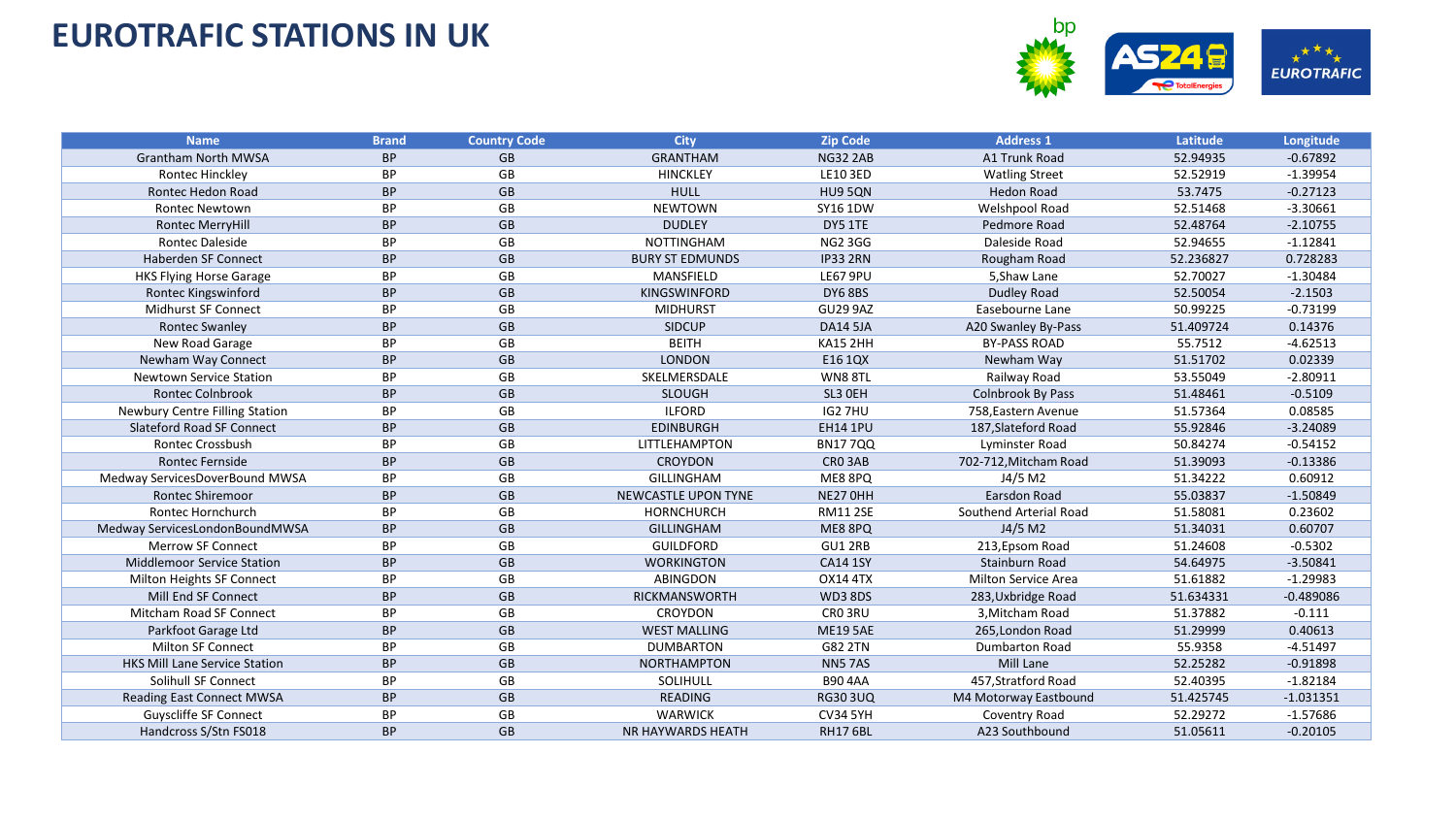

| <b>Name</b>                           | <b>Brand</b> | <b>Country Code</b> | <b>City</b>            | <b>Zip Code</b> | <b>Address 1</b>          | Latitude   | Longitude    |
|---------------------------------------|--------------|---------------------|------------------------|-----------------|---------------------------|------------|--------------|
| Harthill South SF Connect MWSA        | <b>BP</b>    | <b>GB</b>           | <b>SHOTTS</b>          | ML7 5TT         | M8 Motorway Junction 4/5  | 55.86283   | $-3.758831$  |
| <b>Rontec Walthamstow</b>             | <b>BP</b>    | <b>GB</b>           | <b>LONDON</b>          | <b>E4 8QE</b>   | 16. North Circular Road   | 51.6077    | $-0.03018$   |
| <b>Reading West Connect MWSA</b>      | <b>BP</b>    | <b>GB</b>           | <b>READING</b>         | <b>RG30 3UQ</b> | M4 Motorway Westbound     | 51.42253   | $-1.03346$   |
| Greengate SF Connect                  | <b>BP</b>    | GB                  | <b>ILFORD</b>          | IG27RH          | 709, Eastern Avenue       | 51.5741    | 0.08517      |
| <b>Gunnersbury Park SF Connect</b>    | <b>BP</b>    | GB                  | <b>NORTH EALING</b>    | <b>W54LR</b>    | <b>Gunnersbury Avenue</b> | 51.50112   | $-0.28594$   |
| <b>Harthill North SF Connect MWSA</b> | <b>BP</b>    | GB                  | <b>SHOTTS</b>          | ML7 5TT         | M8 Motorway Junction 4/5  | 55.8636325 | $-3.7605106$ |
| <b>Harlow Gate SF Connect</b>         | <b>BP</b>    | GB                  | <b>HARLOW</b>          | <b>CM17 9AG</b> | <b>Potter Street</b>      | 51.74977   | 0.13466      |
| Hillingdon SF Connect                 | <b>BP</b>    | GB                  | <b>HILLINGDON</b>      | <b>UB10 0LQ</b> | Uxbridge Road             | 51.53293   | $-0.45219$   |
| Longman SF Connect                    | <b>BP</b>    | <b>GB</b>           | <b>INVERNESS</b>       | IV11RY          | 22-24, Longman Road       | 57.48419   | $-4.22135$   |
| Longmile Service Station              | <b>BP</b>    | GB                  | <b>WORKINGTON</b>      | <b>CA15 4JT</b> | A595 Northbound           | 54.61196   | $-3.51955$   |
| <b>Lunns Filling Station</b>          | <b>BP</b>    | GB                  | AXBRIDGE               | <b>BS26 2JE</b> | <b>Turnpike Road</b>      | 51.28172   | $-2.84691$   |
| Red Ensign Service Station            | BP           | GB                  | <b>CHESTER</b>         | CH1 6JS         | Parkgate Road             | 53.23929   | $-2.95024$   |
| Southwaite North MWSA                 | <b>BP</b>    | <b>GB</b>           | <b>CARLISLE</b>        | CA4 ONT         | M6 Motorway               | 54.799188  | $-2.87195$   |
| Southwaite South MWSA                 | ВP           | GB                  | <b>CARLISLE</b>        | CA4 ONT         | M6 Motorway               | 54.79782   | $-2.86913$   |
| Lancaster South MWSA                  | <b>BP</b>    | GB                  | LANCASTER              | LA2 9DU         | J32/33 M6                 | 53.96252   | $-2.75854$   |
| Lane End Garage                       | BP           | GB                  | CRAMLINGTON            | <b>NE237BD</b>  | <b>Burradon Road</b>      | 55.0565    | $-1.57828$   |
| <b>Lancaster North MWSA</b>           | <b>BP</b>    | GB                  | LANCASTER              | LA2 9DU         | J32/33 M6                 | 53.96162   | $-2.76138$   |
| Popham SF Connect                     | BP           | GB                  | <b>WINCHESTER</b>      | SO21 3SP        | Popham Services           | 51.19316   | $-1.23222$   |
| Perivale SF Connect                   | <b>BP</b>    | GB                  | <b>GREENFORD</b>       | <b>UB6 8TF</b>  | Western Avenue            | 51.53321   | $-0.32541$   |
| <b>Petersfield SF Connect</b>         | BP           | GB                  | PETERSFIELD            | <b>GU32 3BS</b> | <b>Winchester Road</b>    | 51.00875   | $-0.95151$   |
| Pinkham Way SF Connect                | <b>BP</b>    | GB                  | <b>LONDON</b>          | <b>N112UU</b>   | North Circular Rd         | 51.61055   | $-0.13658$   |
| Queenborough Service Station          | <b>BP</b>    | GB                  | SHEERNESS              | <b>ME12 3EW</b> | Queenborough Road         | 51.4146    | 0.75858      |
| Salford Service Station FS390         | <b>BP</b>    | <b>GB</b>           | <b>SALFORD</b>         | <b>M50 3XB</b>  | <b>Trafford Road</b>      | 53.4734278 | $-2.2826752$ |
| <b>Hull Road Service Station</b>      | <b>BP</b>    | GB                  | <b>YORK</b>            | <b>YO10 3LE</b> | Hull Road                 | 53.95384   | $-1.02934$   |
| <b>Hyperion SF Connect</b>            | <b>BP</b>    | GB                  | NEWMARKET              | CB87BP          | 6, Bury Road              | 52.246304  | 0.410791     |
| Ingliston SF Connect                  | <b>BP</b>    | GB                  | NEWBRIDGE              | <b>EH28 8NA</b> | Glasgow Road              | 55.93731   | $-3.36559$   |
| North End SF Connect                  | <b>BP</b>    | GB                  | <b>EAST GRINSTEAD</b>  | <b>RH191QL</b>  | London Road               | 51.13759   | $-0.03552$   |
| Oak Tree SF Connect                   | <b>BP</b>    | GB                  | <b>LOWER KINGSWOOD</b> | <b>KT20 6SY</b> | <b>Brighton Road</b>      | 51.27026   | $-0.2121$    |
| Icknield Way SF Connect               | <b>BP</b>    | GB                  | <b>THETFORD</b>        | <b>IP24 2JJ</b> | Norwich Road              | 52.42021   | 0.76282      |
| <b>Norton Canes Connect MWSA</b>      | <b>BP</b>    | GB                  | <b>CANNOCK</b>         | <b>WS11 9UX</b> | <b>Bettys Lane</b>        | 52.66373   | $-1.96871$   |
| Northolt Park SF Connect              | <b>BP</b>    | <b>GB</b>           | <b>NORTHOLT</b>        | <b>UB54NP</b>   | Petts Hill                | 51.55618   | $-0.36124$   |
| Oak Farm SF Connect                   | <b>BP</b>    | GB                  | <b>FARNBOROUGH</b>     | <b>GU14 8JZ</b> | Prospect Road             | 51.30317   | $-0.75985$   |
| <b>Ongar Road SF Connect</b>          | <b>BP</b>    | GB                  | <b>BRENTWOOD</b>       | <b>CM15 9HZ</b> | 377, Ongar Road           | 51.63212   | 0.28854      |
| Joblings Garage                       | <b>BP</b>    | GB                  | <b>BICESTER</b>        | OX26 6PZ        | Launton Road              | 51.89852   | $-1.14249$   |
| <b>Moto Warminster MWSA</b>           | <b>BP</b>    | GB                  | WARMINSTER             | <b>BA12 7RU</b> | <b>Bath Road</b>          | 51.21806   | $-2.20004$   |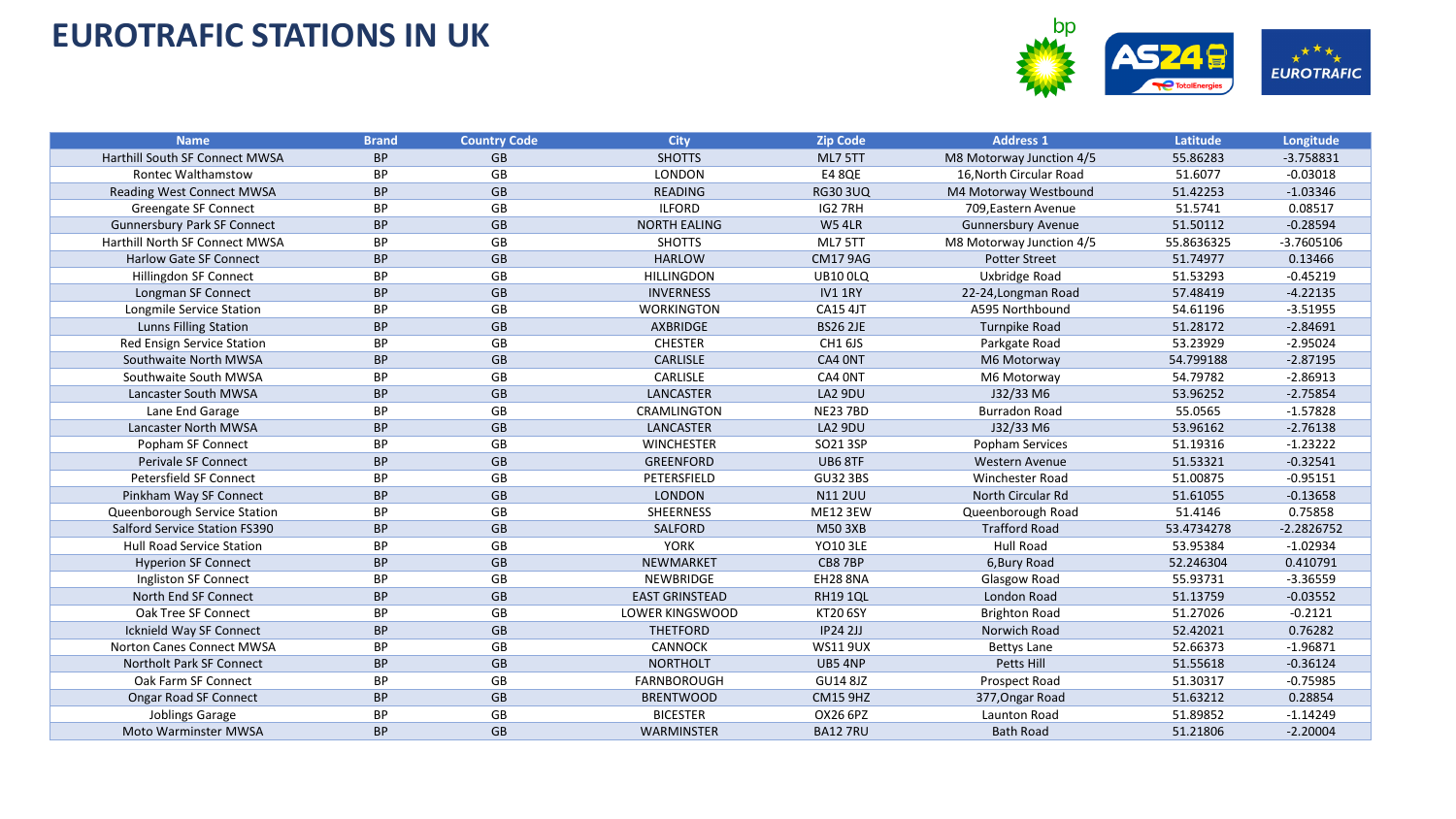

| <b>Name</b>                           | <b>Brand</b> | <b>Country Code</b> | <b>City</b>              | <b>Zip Code</b> | <b>Address 1</b>                | Latitude  | Longitude   |
|---------------------------------------|--------------|---------------------|--------------------------|-----------------|---------------------------------|-----------|-------------|
| <b>Kinross MWSA</b>                   | <b>BP</b>    | <b>GB</b>           | <b>KINROSS</b>           | <b>KY13 7NQ</b> | <b>Turfhills Tourist Centre</b> | 56.20916  | $-3.44015$  |
| Rontec Longbridge                     | ВP           | GB                  | <b>BIRMINGHAM</b>        | <b>B314QH</b>   | Longbridge Lane                 | 52.393    | $-1.96769$  |
| Leigh Delamere West MWSA              | <b>BP</b>    | GB                  | <b>CHIPPENHAM</b>        | <b>SN14 6LB</b> | M4 Motorway                     | 51.509263 | $-2.162815$ |
| Leigh Delamere East MWSA              | <b>BP</b>    | GB                  | <b>CHIPPENHAM</b>        | <b>SN14 6LB</b> | M4 Motorway                     | 51.511285 | $-2.155684$ |
| <b>Manor Service Station</b>          | <b>BP</b>    | GB                  | WAKEFIELD                | WF3 2HE         | <b>Bradford Road</b>            | 53.72051  | $-1.53961$  |
| Kempton Park SF Connect               | <b>BP</b>    | GB                  | <b>SUNBURY on THAMES</b> | <b>TW16 5AW</b> | <b>Staines Road East</b>        | 51.41569  | $-0.40463$  |
| Kilsmore Way SF Connect               | <b>BP</b>    | <b>GB</b>           | <b>WALTHAM CROSS</b>     | EN8 ONF         | 238, Great Cambridge Road       | 51.70998  | $-0.04037$  |
| Kingsway S/Stn                        | BP           | GB                  | LUTON                    | LU4 8DA         | 391-393, Dunstable Road         | 51.890416 | $-0.444577$ |
| Kirkby Thore Filling Station          | <b>BP</b>    | GB                  | <b>PENRITH</b>           | <b>CA10 1XD</b> | <b>Kirkby Thore</b>             | 54.61999  | $-2.56267$  |
| Knutsford North MWSA                  | BP           | GB                  | <b>KNUTSFORD</b>         | <b>WA16 0TL</b> | Junction 18/19 M6               | 53.30137  | $-2.40304$  |
| Katesbridge Service Station           | <b>BP</b>    | <b>GB</b>           | <b>BOURNE</b>            | <b>PE10 0EN</b> | Katesbridge                     | 52.72535  | $-0.36338$  |
| Kettering East SF Connect             | BP           | GB                  | <b>KETTERING</b>         | <b>NN15 1RW</b> | A14 Eastbound                   | 52.37873  | $-0.72667$  |
| Kettering West SF Connect             | <b>BP</b>    | GB                  | <b>KETTERING</b>         | <b>NN141RW</b>  | A14 Westbound                   | 52.38014  | $-0.73005$  |
| Kingsway West SF Connect              | ВP           | GB                  | <b>DUNDEE</b>            | DD2 4TD         | Kingsway West                   | 56.47765  | $-3.03409$  |
| Knutsford South MWSA                  | <b>BP</b>    | GB                  | <b>KNUTSFORD</b>         | <b>WA16 OTL</b> | Junction 18/19 M6               | 53.30045  | $-2.40029$  |
| <b>Harlow SF Connect</b>              | <b>BP</b>    | GB                  | <b>HARLOW</b>            | <b>CM187BH</b>  | Southern Way                    | 51.7532   | 0.0883      |
| Queensway North SF Connect            | <b>BP</b>    | <b>GB</b>           | <b>GLASGOW</b>           | G74 1HE         | Queensway                       | 55.76434  | $-4.20494$  |
| Henshaw Garage                        | ВP           | GB                  | HEXHAM                   | <b>NE477EL</b>  | A69                             | 54.97512  | $-2.36414$  |
| <b>Hove SF Connect</b>                | <b>BP</b>    | GB                  | <b>HOVE</b>              | BN3 4QD         | 373, Kingsway                   | 50.82914  | $-0.20469$  |
| <b>HKS Silverdale Filling Station</b> | BP           | GB                  | <b>NOTTINGHAM</b>        | <b>NG117ES</b>  | <b>Clifton Lane</b>             | 52.9224   | $-1.16559$  |
| <b>Monkton SF Connect</b>             | <b>BP</b>    | GB                  | <b>PRESTWICK</b>         | KA9 2RA         | Kilmarnock Road                 | 55.523403 | $-4.590511$ |
| <b>Hawthornes Service Station</b>     | BP           | GB                  | <b>WEST BROMWICH</b>     | B71 4JZ         | 30, Birmingham Road             | 52.51038  | $-1.96919$  |
| Harborough SF Connect                 | <b>BP</b>    | GB                  | <b>NORTHAMPTON</b>       | NN28DW          | Harborough Road                 | 52.271042 | $-0.900926$ |
| <b>Hornchurch SF Connect</b>          | <b>BP</b>    | GB                  | <b>HORNCHURCH</b>        | <b>RM113UJ</b>  | Southend Arterial Road          | 51.57991  | 0.23997     |
| Heston MWSA Westbound                 | <b>BP</b>    | GB                  | <b>HOUNSLOW</b>          | TW5 9NB         | Phoenix Way                     | 51.48779  | $-0.39455$  |
| <b>Highway SF Connect</b>             | <b>BP</b>    | GB                  | <b>ENFIELD</b>           | EN3 7NJ         | Jeffreys Road                   | 51.64821  | $-0.02968$  |
| Hilton Park Services NorthMWSA        | <b>BP</b>    | GB                  | <b>WOLVERHAMPTON</b>     | <b>WV11 2AT</b> | J10A/11 M6                      | 52.64441  | $-2.05886$  |
| Hilton Park Services SouthMWSA        | ВP           | GB                  | <b>WOLVERHAMPTON</b>     | <b>WV11 2AT</b> | J10A/11 M6                      | 52.64258  | $-2.05483$  |
| <b>Hopwood Park MWSA</b>              | <b>BP</b>    | <b>GB</b>           | <b>BIRMINGHAM</b>        | <b>B487AU</b>   | Redditch Road                   | 52.36352  | $-1.94823$  |
| Saltash MWSA                          | ВP           | GB                  | Saltash                  | <b>PL12 6LF</b> | Saltash Industrial Estate       | 50.42032  | $-4.23679$  |
| Shirley SF Connect                    | <b>BP</b>    | GB                  | <b>CROYDON</b>           | <b>CRO 8SS</b>  | 179, Shirley Road               | 51.37623  | $-0.05922$  |
| Singing Kettle S/Stn                  | <b>BP</b>    | GB                  | HOLYWELL                 | CH8 8RD         | St Asaph Road                   | 53.273894 | $-3.306013$ |
| Moto Wetherby MWSA                    | <b>BP</b>    | <b>GB</b>           | WETHERBY                 | <b>LS22 5GT</b> | Kirk Deighton                   | 53.9449   | $-1.37062$  |
| Sherdley Park Service Station         | BP           | GB                  | <b>ST HELENS</b>         | WA9 5DT         | St Helens Linkway               | 53.44139  | $-2.73128$  |
| Rothersthorpe NorthConnectMWSA        | <b>BP</b>    | <b>GB</b>           | <b>NORTHAMPTON</b>       | <b>NN4 9QS</b>  | M1 Northbound                   | 52.2092   | $-0.94456$  |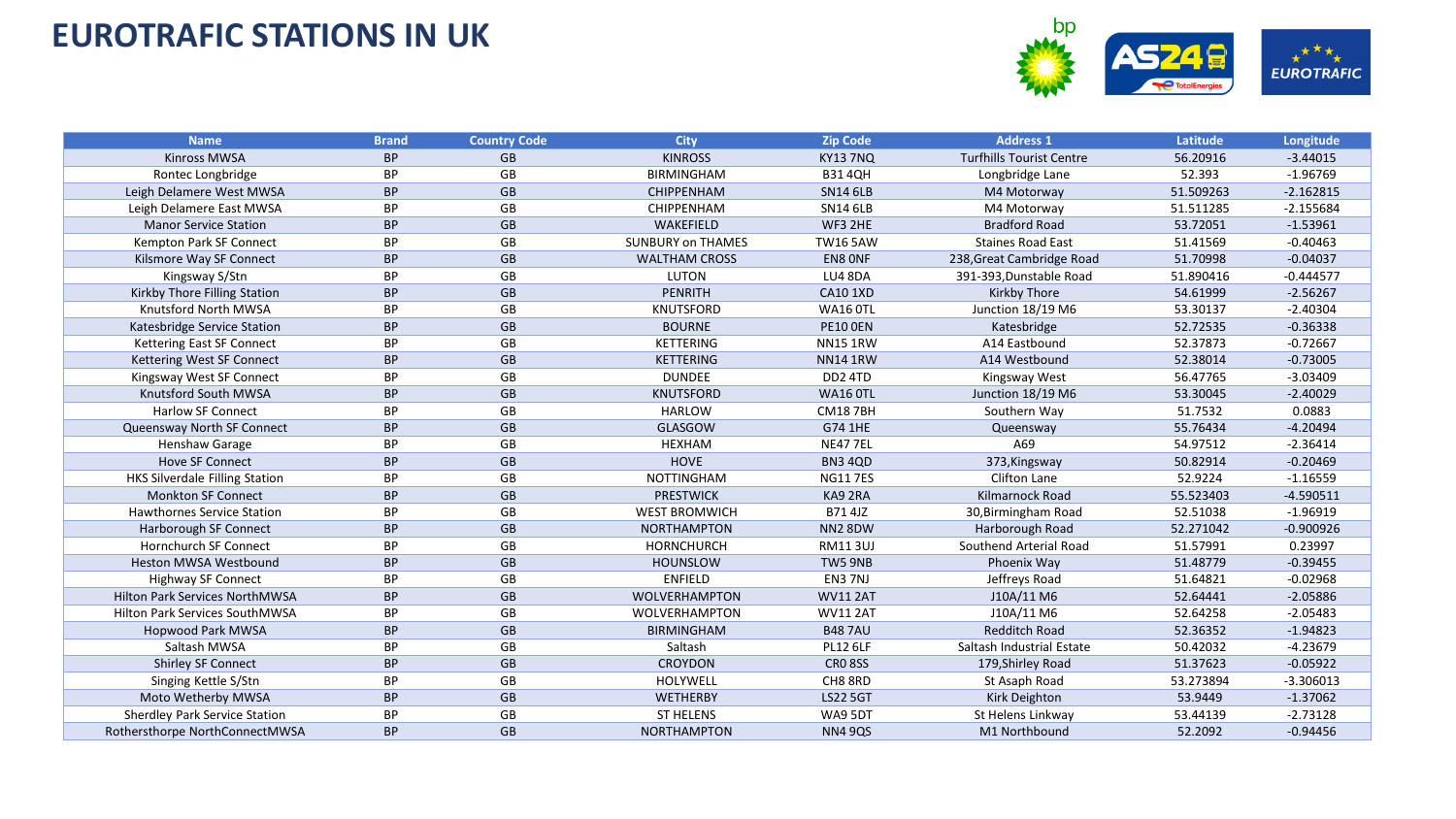

| <b>Name</b>                      | <b>Brand</b> | <b>Country Code</b> | <b>City</b>         | <b>Zip Code</b>     | <b>Address 1</b>          | Latitude  | Longitude   |
|----------------------------------|--------------|---------------------|---------------------|---------------------|---------------------------|-----------|-------------|
| Rothersthorpe SouthConnectMWSA   | <b>BP</b>    | <b>GB</b>           | <b>NORTHAMPTON</b>  | <b>NN4 9QS</b>      | M1 Southbound             | 52.20971  | $-0.94243$  |
| <b>Roundswell Services</b>       | BP           | GB                  | <b>BARNSTAPLE</b>   | <b>EX31 3RZ</b>     | A39 Atlantic Highway      | 51.06293  | $-4.08364$  |
| Rowley Mile SF Connect           | <b>BP</b>    | GB                  | <b>NR NEWMARKET</b> | CB8 0XG             | A14 Westbound             | 52.24909  | 0.36364     |
| Severn View MWSA                 | <b>BP</b>    | GB                  | <b>BRISTOL</b>      | <b>BS35 4BH</b>     | J1 M48                    | 51.603559 | $-2.620967$ |
| <b>Pannal SF Connect</b>         | <b>BP</b>    | GB                  | <b>HARROGATE</b>    | HG3 1EP             | Leeds Road                | 53.96053  | $-1.5287$   |
| Rontec Woodway                   | <b>BP</b>    | GB                  | <b>COVENTRY</b>     | CV <sub>2</sub> 2EU | 120-124, Hinckley Road    | 52.42951  | $-1.43857$  |
| Sonning Cutting SF Connect       | <b>BP</b>    | GB                  | <b>READING</b>      | <b>RG6 1BG</b>      | 709, London Road          | 51.45916  | $-0.92109$  |
| Southlands SF Connect            | <b>BP</b>    | GB                  | <b>LEEDS</b>        | <b>LS25 5AT</b>     | Low Street                | 53.775144 | $-1.248726$ |
| One Thousand Guineas SFC         | <b>BP</b>    | GB                  | NR NEWMARKET        | CB8 0XG             | A14 Eastbound             | 52.2497   | 0.36306     |
| Perth Services SF Connect        | <b>BP</b>    | GB                  | INVERALMOND         | PH1 3GA             | The Triangle              | 56.417    | $-3.46164$  |
| Somerville Service Station       | <b>BP</b>    | GB                  | <b>LEEDS</b>        | <b>LS14 6AA</b>     | 827, York Road            | 53.80751  | $-1.46978$  |
| Southam Garage                   | BP           | GB                  | SOUTHAM             | <b>CV471BG</b>      | Coventry Road             | 52.26294  | $-1.39088$  |
| South Mimms - BP Truckstop       | <b>BP</b>    | GB                  | <b>POTTERS BAR</b>  | EN6 3NE             | <b>St Albans Road</b>     | 51.68961  | $-0.22474$  |
| South Mimms SF Connect MWSA      | BP           | GB                  | <b>POTTERS BAR</b>  | <b>EN6 3QQ</b>      | St Albans Road            | 51.68711  | $-0.22495$  |
| Museum S/S                       | <b>BP</b>    | GB                  | <b>LONDON</b>       | <b>E2 9LH</b>       | 319, Cambridge Heath Road | 51.52907  | $-0.05607$  |
| Littleport SF Connect            | ВP           | GB                  | ELY                 | CB6 1JJ             | Wisbech Road              | 52.462479 | 0.287435    |
| Rontec Langley                   | <b>BP</b>    | GB                  | <b>SLOUGH</b>       | <b>SL3 8BB</b>      | 4, Parlaunt Road          | 51.49976  | $-0.54175$  |
| <b>Meredith Service Station</b>  | BP           | GB                  | <b>IPSWICH</b>      | IP1 6JR             | Norwich Road              | 52.078402 | 1.126435    |
| Marus Bridge Service Station     | <b>BP</b>    | GB                  | <b>WIGAN</b>        | WN36XN              | <b>Warrington Road</b>    | 53.5212   | $-2.65287$  |
| <b>Rivington North MWSA</b>      | BP           | GB                  | <b>BOLTON</b>       | BL6 5UZ             | M61 Motorway              | 53.6013   | $-2.57577$  |
| <b>Rivington South MWSA</b>      | <b>BP</b>    | GB                  | <b>BOLTON</b>       | BL6 5UZ             | M61 Motorway              | 53.59934  | $-2.57223$  |
| <b>Malpas SF Connect</b>         | <b>BP</b>    | GB                  | <b>NEWPORT</b>      | <b>NP20 6NF</b>     | Malpas Road               | 51.6164   | $-3.00767$  |
| <b>Martlesham Heath Services</b> | <b>BP</b>    | GB                  | <b>IPSWICH</b>      | IP5 3RA             | Anson Road                | 52.06551  | 1.2759      |
| <b>Rivenhall South Connect</b>   | BP           | GB                  | <b>WITHAM</b>       | CM83HB              | London Road               | 51.81807  | 0.66989     |
| Portchester SF Connect           | <b>BP</b>    | GB                  | <b>FAREHAM</b>      | <b>PO16 9UA</b>     | <b>West Street</b>        | 50.84824  | $-1.1381$   |
| Killington Lake MWSA Connect     | ВP           | GB                  | <b>KENDAL</b>       | LA8 0NW             | M6 Southbound Junc 37     | 54.3136   | $-2.63674$  |
| <b>Rainbow Service Station</b>   | <b>BP</b>    | GB                  | <b>LONDON</b>       | E17 5JG             | 298 - 310, Forest Road    | 51.58944  | $-0.02776$  |
| <b>Red Lion Service Station</b>  | <b>BP</b>    | GB                  | <b>TELFORD</b>      | TF1 2EW             | Holyhead Road             | 52.69318  | $-2.52581$  |
| <b>Refinery Service Station</b>  | <b>BP</b>    | GB                  | GRANGEMOUTH         | FK3 9BU             | 176, Bo'ness Road         | 56.0151   | $-3.70494$  |
| <b>Rheidol Filling Station</b>   | <b>BP</b>    | GB                  | ABERYSTWYTH         | <b>SY23 3AD</b>     | Ponterwyd                 | 52.41046  | $-3.84223$  |
| <b>Heston MWSA Eastbound</b>     | <b>BP</b>    | GB                  | <b>HOUNSLOW</b>     | TW5 9NB             | North Hyde Lane           | 51.48856  | $-0.387$    |
| Ranges Service Station           | <b>BP</b>    | GB                  | <b>COLCHESTER</b>   | CO <sub>2</sub> 8PU | 154, Mersea Road          | 51.87197  | 0.90903     |
| Raunds SF Connect                | <b>BP</b>    | GB                  | WELLINGBOROUGH      | NN9 6EQ             | London Road               | 52.35349  | $-0.54631$  |
| <b>Reliance Service Station</b>  | BP           | GB                  | STOCKTON-ON-TEES    | <b>TS19 8HJ</b>     | Durham Road               | 54.58975  | $-1.35042$  |
| Salisbury SF Connect             | <b>BP</b>    | GB                  | SALISBURY           | SP <sub>2</sub> 8AR | Downton Road              | 51.05681  | $-1.79286$  |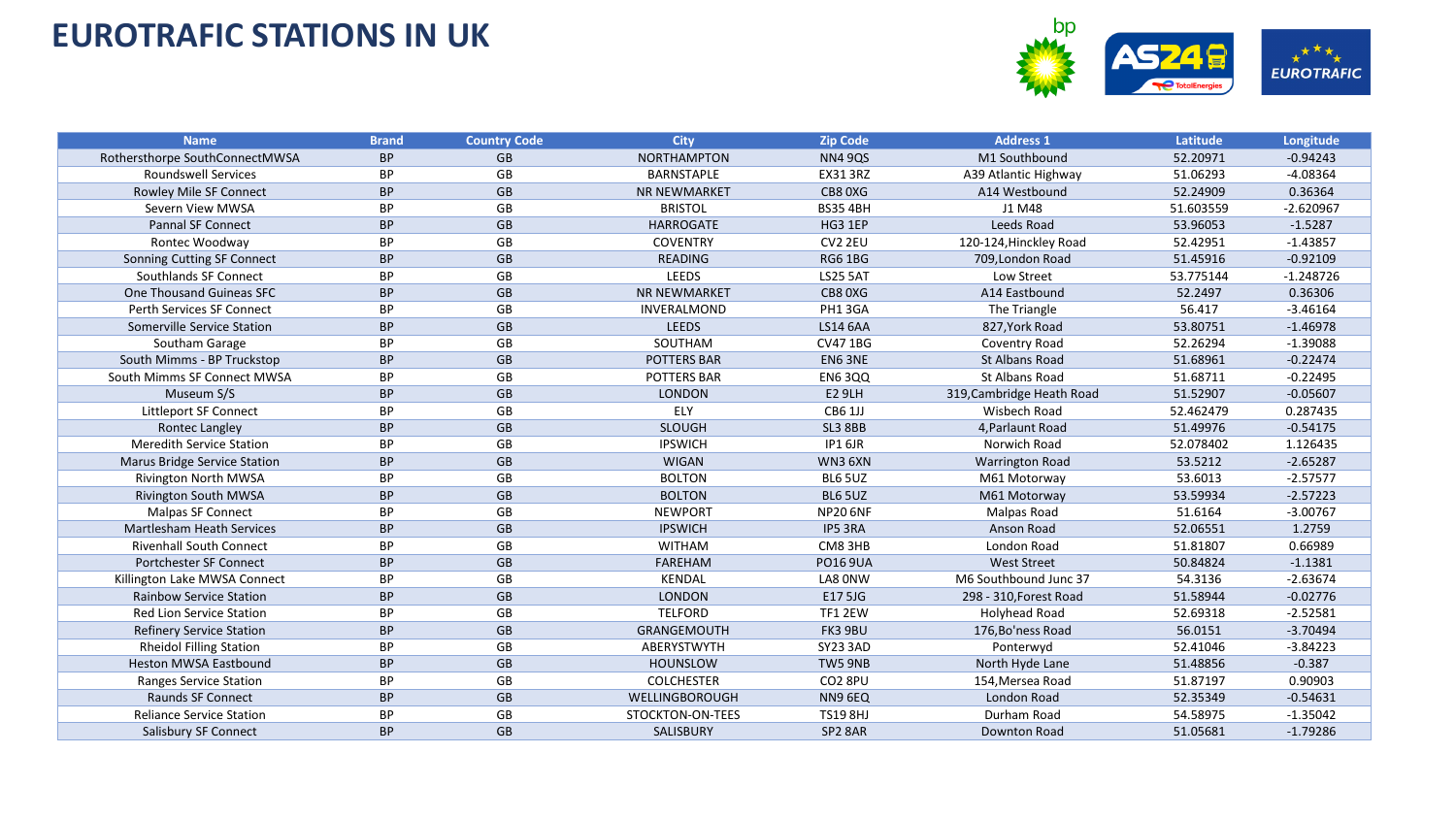

| <b>Name</b>                        | <b>Brand</b> | <b>Country Code</b> | <b>City</b>                | <b>Zip Code</b> | <b>Address 1</b>        | Latitude   | Longitude    |
|------------------------------------|--------------|---------------------|----------------------------|-----------------|-------------------------|------------|--------------|
| <b>Rontec Ripple</b>               | <b>BP</b>    | <b>GB</b>           | <b>BARKING</b>             | <b>IG110AT</b>  | 165, Alfreds Way        | 51.52926   | 0.08604      |
| <b>Hornbill SF Connect</b>         | <b>BP</b>    | GB                  | <b>BRACKNELL</b>           | <b>RG12 0SH</b> | <b>Bagshot Road</b>     | 51.39839   | $-0.74485$   |
| Showground S/Stn FS405             | <b>BP</b>    | GB                  | <b>HYDE</b>                | <b>SK14 6NG</b> | Hyde Road               | 53.45623   | $-2.01868$   |
| Heap Bridge Service Station        | ВP           | GB                  | <b>BURY</b>                | BL97HY          | Prettywood              | 53.59103   | $-2.2656$    |
| <b>Orsett South SF Connect</b>     | <b>BP</b>    | <b>GB</b>           | <b>GRAYS</b>               | <b>RM163BJ</b>  | A13 Westbound           | 51.50989   | 0.39761      |
| <b>Oversley Mill Services</b>      | BP           | GB                  | <b>ALCESTER</b>            | <b>B49 6PB</b>  | Alcester By-Pass        | 52.2049    | $-1.87647$   |
| Oxford MWSA                        | <b>BP</b>    | GB                  | <b>OXFORD</b>              | <b>OX33 1JN</b> | Junction 8 M40          | 51.73863   | $-1.09981$   |
| Perry Street SF Connect            | <b>BP</b>    | GB                  | <b>CHISLEHURST</b>         | BR7 6HB         | Perry Street            | 51.41763   | 0.0919       |
| <b>Orsett North SF Connect</b>     | <b>BP</b>    | GB                  | <b>ESSEX</b>               | <b>RM16 3BJ</b> | A13 Eastbound           | 51.51148   | 0.39961      |
| Paisley Mill S/Stn                 | <b>BP</b>    | GB                  | PAISLEY                    | <b>PA1 2UZ</b>  | Ferguslie               | 55.83982   | $-4.46086$   |
| <b>Penhallow Filling Station</b>   | <b>BP</b>    | GB                  | <b>NEWQUAY</b>             | <b>TR7 3EJ</b>  | <b>Henver Road</b>      | 50.41761   | $-5.04824$   |
| Penns Lane SF Connect              | BP           | GB                  | <b>SUTTON COLDFIELD</b>    | <b>B72 1AY</b>  | 11, Penns Lane          | 52.53655   | $-1.825718$  |
| <b>Penketh Service Station</b>     | <b>BP</b>    | GB                  | <b>WARRINGTON</b>          | <b>WA5 2JZ</b>  | <b>Warrington Road</b>  | 53.38433   | $-2.64883$   |
| Rontec Rushden                     | BP           | GB                  | <b>RUSHDEN</b>             | <b>NN10 6BQ</b> | Saunders Lodge          | 52.29903   | $-0.6276$    |
| Pyecombe SF Connect                | <b>BP</b>    | GB                  | <b>BRIGHTON</b>            | <b>BN457FJ</b>  | London Road             | 50.8957    | $-0.16312$   |
| Pease Pottage MWSA                 | <b>BP</b>    | GB                  | CRAWLEY                    | <b>RH11 9YA</b> | <b>Brighton Road</b>    | 51.08484   | $-0.19775$   |
| Rontec Wellingborough              | <b>BP</b>    | GB                  | WELLINGBOROUGH             | <b>NN8 2DU</b>  | Higham Road             | 52.28879   | $-0.67403$   |
| Sewell on the go Willerby          | BP           | GB                  | HULL                       | <b>HU10 6AW</b> | <b>Beverley Road</b>    | 53.76541   | $-0.45408$   |
| <b>Mercury Service Station</b>     | <b>BP</b>    | GB                  | <b>BOLTON</b>              | BL5 3JP         | <b>Manchester Road</b>  | 53.5516    | $-2.50262$   |
| Jubilee Service Station            | BP           | GB                  | <b>GRANTHAM</b>            | <b>NG33 5JL</b> | A1 Southbound           | 52.8043824 | $-0.6107155$ |
| Oakham SF Connect                  | <b>BP</b>    | GB                  | <b>OAKHAM</b>              | <b>LE15 7FS</b> | Hackmore Way            | 52.682209  | $-0.736505$  |
| NTS LLanelli Service Station       | BP           | GB                  | LLANELLI                   | SA15 1QD        | Capel Isaf Road         | 51.684149  | $-4.140158$  |
| Michaelwood South Connect MWSA     | <b>BP</b>    | GB                  | <b>DURSLEY</b>             | GL11 6DD        | Lower Wick              | 51.656683  | $-2.426884$  |
| Lea Service Station                | BP           | GB                  | <b>PRESTON</b>             | PR2 1XL         | 834-836, Blackpool Road | 53.767194  | $-2.764024$  |
| Michaelwood North SFC MWSA         | <b>BP</b>    | GB                  | <b>DURSLEY</b>             | GL11 6DD        | Lower Wick              | 51.657111  | $-2.430957$  |
| North Road S/Stn FS418             | <b>BP</b>    | GB                  | <b>NEWCASTLE UPON TYNE</b> | NE3 2DQ         | <b>Great North Road</b> | 55.014246  | $-1.621831$  |
| <b>Odsey Service Station</b>       | <b>BP</b>    | <b>GB</b>           | <b>BALDOCK</b>             | SG7 6SB         | <b>Baldock Road</b>     | 52.0292138 | $-0.1055281$ |
| Pevensey SF Connect                | BP           | GB                  | <b>PEVENSEY</b>            | <b>BN24 5JW</b> | Bexhill Road            | 50.822547  | 0.343644     |
| <b>Riverside Service Station</b>   | <b>BP</b>    | GB                  | <b>LEEDS</b>               | <b>LS4 2QD</b>  | <b>Kirkstall Road</b>   | 53.808687  | $-1.590027$  |
| <b>Pudsey Road Service Station</b> | BP           | GB                  | <b>LEEDS</b>               | LS13 4JB        | 174, Pudsey Road        | 53.79678   | $-1.62248$   |
| <b>Rontec Alnwick</b>              | <b>BP</b>    | GB                  | NORTHUMBERLAND             | <b>NE66 2GD</b> | <b>Hawfinch Drive</b>   | 55.398395  | $-1.69254$   |
| Holborough SF Connect              | <b>BP</b>    | GB                  | SNODLAND                   | ME6 5PH         | Holborough Road         | 51.33692   | 0.444904     |
| Sewell on the go Hull West         | <b>BP</b>    | GB                  | <b>NORTH FERRIBY</b>       | <b>HU14 3LN</b> | A63 Westbound           | 53.72386   | $-0.48208$   |
| <b>Rochford Business Park SStn</b> | BP           | GB                  | Rochford                   | <b>SS4 1GP</b>  | Cherry Orchard Way      | 51.57063   | 0.67811      |
| Rownhams West MWSA                 | <b>BP</b>    | GB                  | SOUTHAMPTON                | <b>SO16 8AP</b> | Horns Drove             | 50.9564    | $-1.45076$   |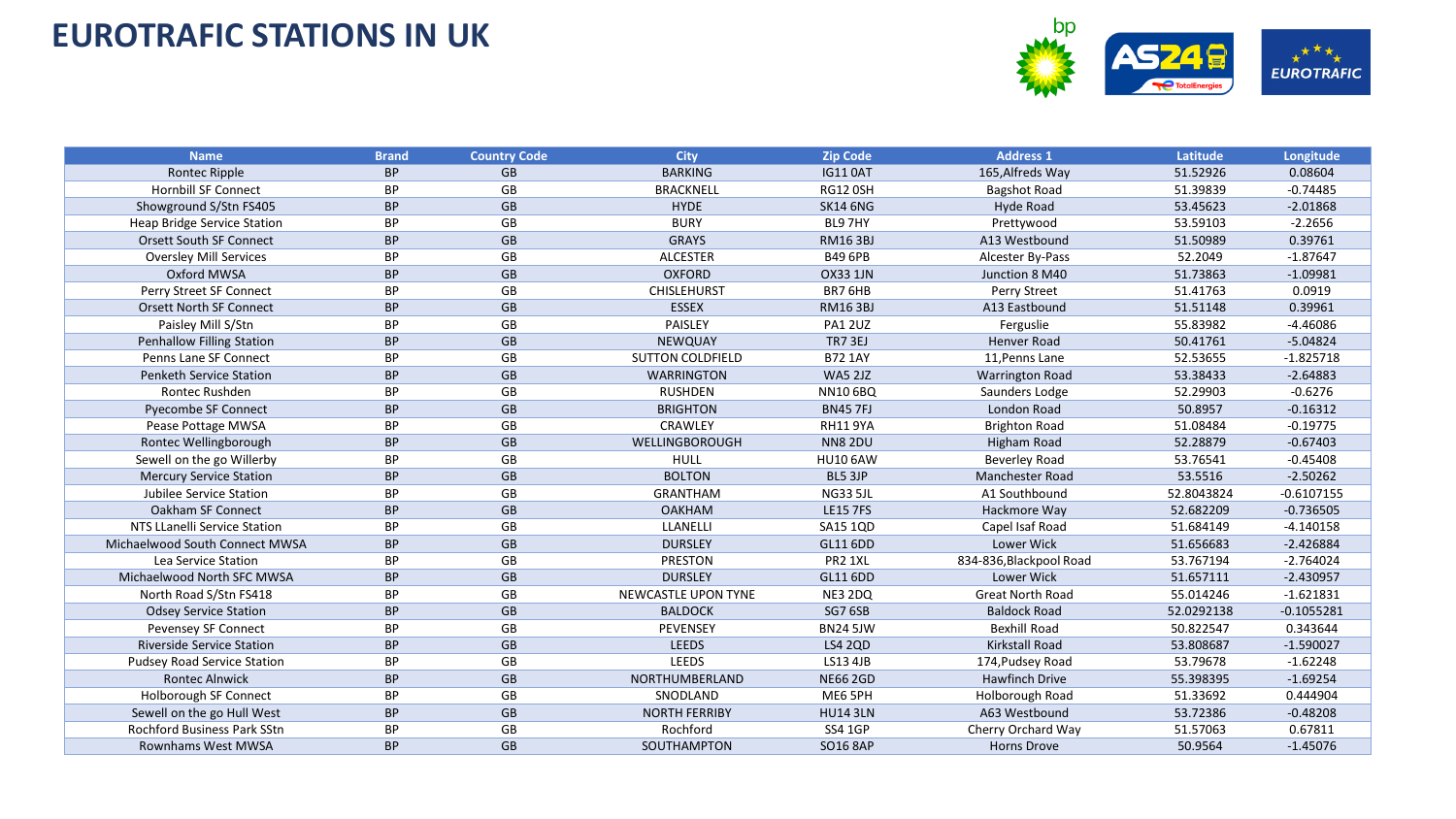

| <b>Name</b>                         | <b>Brand</b> | <b>Country Code</b> | <b>City</b>              | <b>Zip Code</b>     | <b>Address 1</b>                | Latitude   | Longitude    |
|-------------------------------------|--------------|---------------------|--------------------------|---------------------|---------------------------------|------------|--------------|
| <b>Great Sefton Street Services</b> | <b>BP</b>    | <b>GB</b>           | <b>LIVERPOOL</b>         | <b>L8 6UD</b>       | Sefton Street                   | 53.39023   | $-2.98102$   |
| Moto Leeming Bar MWSA               | BP           | GB                  | <b>BEDALE</b>            | DL8 1DT             | 90, Bedale Road                 | 54.299338  | $-1.568018$  |
| <b>JUBILEE SERVICE STATION</b>      | <b>BP</b>    | <b>GB</b>           | <b>GREAT YARMOUTH</b>    |                     | <b>Caister Road</b>             | 52.62665   | 1.72744      |
| Mosshall S.Stn FS222                | <b>BP</b>    | GB                  | <b>BATHGATE</b>          | <b>EH477LX</b>      | <b>West Main Street</b>         | 55.87037   | $-3.637546$  |
| Sewell on the go Dunswell           | <b>BP</b>    | <b>GB</b>           | <b>HULL</b>              | HU6 0AA             | <b>Beverley Road</b>            | 53.79792   | $-0.371653$  |
| Seamer Road Service Station         | <b>BP</b>    | GB                  | <b>SCARBOROUGH</b>       | YO12 4DH            | Seamer Road                     | 54.259445  | $-0.41649$   |
| Harbledown Service Station          | <b>BP</b>    | <b>GB</b>           | <b>CANTERBURY</b>        | CT2 9AZ             | Upper Harbledown                | 51.287806  | 1.011226     |
| Poppleton SF Connect                | BP           | GB                  | <b>YORK</b>              | YO26 6QD            | Boroughbridge Road              | 53.9721    | $-1.142764$  |
| Park Road SF Connect                | <b>BP</b>    | GB                  | <b>CHESTER LE STREET</b> | DH3 3SU             | Park Road North                 | 54.861481  | $-1.568885$  |
| Royston S.Stn FS224                 | <b>BP</b>    | GB                  | <b>BROXBURN</b>          | <b>EH52 6LS</b>     | <b>Wester Dechmont</b>          | 55.910512  | $-3.572413$  |
| <b>Hopwood Service Station</b>      | <b>BP</b>    | <b>GB</b>           | <b>MANCHESTER</b>        | <b>M24 2RA</b>      | Rochdale Road                   | 53.574447  | $-2.175779$  |
| Lenton Boulevard S/Stn              | <b>BP</b>    | GB                  | <b>NOTTINGHAM</b>        | NG7 2BY             | 199-203, Lenton Boulevard       | 52.954255  | $-1.175753$  |
| Sandbach South Connect MWSA         | <b>BP</b>    | GB                  | SANDBACH                 | <b>CW11 2FZ</b>     | M <sub>6</sub>                  | 53.138769  | $-2.335456$  |
| <b>Red Hall SF Connect</b>          | BP           | GB                  | LEEDS                    | <b>LS17 8LY</b>     | <b>Wetherby Road</b>            | 53.8440245 | $-1.4667161$ |
| Sandbach North Connect MWSA         | <b>BP</b>    | <b>GB</b>           | SANDBACH                 | <b>CW11 2FZ</b>     | M <sub>6</sub>                  | 53.139918  | $-2.337502$  |
| <b>Hardwicke SF Connect</b>         | <b>BP</b>    | GB                  | <b>GLOUCESTER</b>        | GL2 2RQ             | <b>Bristol Road</b>             | 51.805374  | $-2.290702$  |
| <b>Martin Service Station</b>       | <b>BP</b>    | <b>GB</b>           | <b>NORWICH</b>           | <b>NR117HA</b>      | Norwich Road                    | 52.84515   | 1.27844      |
| Millgate Service Station            | ВP           | GB                  | SELBY                    | <b>YO8 3LL</b>      | 142, Millgate                   | 53.788063  | $-1.072662$  |
| <b>Llanteg Service Station</b>      | <b>BP</b>    | <b>GB</b>           | <b>NARBERTH</b>          | <b>SA67 8QD</b>     | Llanteng                        | 51.761862  | $-4.634774$  |
| <b>Hythe Service Station</b>        | BP           | GB                  | <b>HYTHE</b>             | <b>CT215RS</b>      | Seabrook Road                   | 51.071704  | 1.124044     |
| <b>Newtoll Service Station</b>      | <b>BP</b>    | <b>GB</b>           | <b>WISBECH</b>           | <b>PE13 4AT</b>     | Wisbech Road                    | 52.616939  | $-0.018346$  |
| Soham SF Connect                    | <b>BP</b>    | GB                  | ELY                      | CB7 5DE             | The Shade                       | 52.349787  | 0.324401     |
| <b>Longton Service Station</b>      | <b>BP</b>    | GB                  | <b>STOKE</b>             | ST3 1HZ             | Sutherland Road                 | 52.985849  | $-2.124134$  |
| <b>Mossfield Service Station</b>    | <b>BP</b>    | GB                  | <b>STOKE</b>             | ST <sub>2</sub> 0AJ | Dividy Road                     | 53.001085  | $-2.119783$  |
| Market Harborough SF Connect        | <b>BP</b>    | GB                  | <b>MARKET HARBOROUGH</b> | <b>LE167TH</b>      | <b>Melton Road</b>              | 52.511105  | $-0.942532$  |
| <b>Hexham Service Station</b>       | BP           | GB                  | <b>HEXHAM</b>            | <b>NE46 4DL</b>     | French Garden Industrial Estate | 54.978922  | $-2.091957$  |
| <b>St Ives SF Connect</b>           | <b>BP</b>    | GB                  | <b>HUNTINGDON</b>        | <b>PE27 5WN</b>     | Needingworth Road               | 52.33187   | $-0.06326$   |
| <b>Greet Service station</b>        | <b>BP</b>    | GB                  | <b>BIRMINGHAM</b>        | <b>B11 2HA</b>      | 372 Warwick Road                | 52.45318   | $-1.85422$   |
| <b>Redwood Service Station</b>      | <b>BP</b>    | GB                  | <b>SOUTH SHIELDS</b>     | <b>NE34 9PS</b>     | Jarrow Road                     | 54.976468  | $-1.456567$  |
| <b>Heanor Road Service Station</b>  | <b>BP</b>    | GB                  | <b>HEANOR</b>            | <b>DE75 7JT</b>     | <b>Heanor Road</b>              | 53.02051   | $-1.363856$  |
| Spar Westbridge                     | <b>BP</b>    | <b>GB</b>           | <b>NORTHAMPTON</b>       | <b>NN5 5HS</b>      | St James Road                   | 52.23632   | $-0.90944$   |
| <b>Stirling MWSA</b>                | <b>BP</b>    | GB                  | <b>STIRLING</b>          | FK7 8EU             | Pirnhall                        | 56.07688   | $-3.92145$   |
| Stonebridge SF Connect              | <b>BP</b>    | GB                  | <b>COVENTRY</b>          | CV3 6RQ             | Stonebridge Highway             | 52.37925   | $-1.51543$   |
| <b>Stourton Service Station</b>     | <b>BP</b>    | GB                  | LEEDS                    | <b>LS10 1SW</b>     | Pontefract Road                 | 53.77457   | $-1.5132$    |
| <b>Stafford Connect MWSA</b>        | <b>BP</b>    | GB                  | <b>STONE</b>             | <b>ST15 OEU</b>     | M6 Motorway                     | 52.8843    | $-2.17046$   |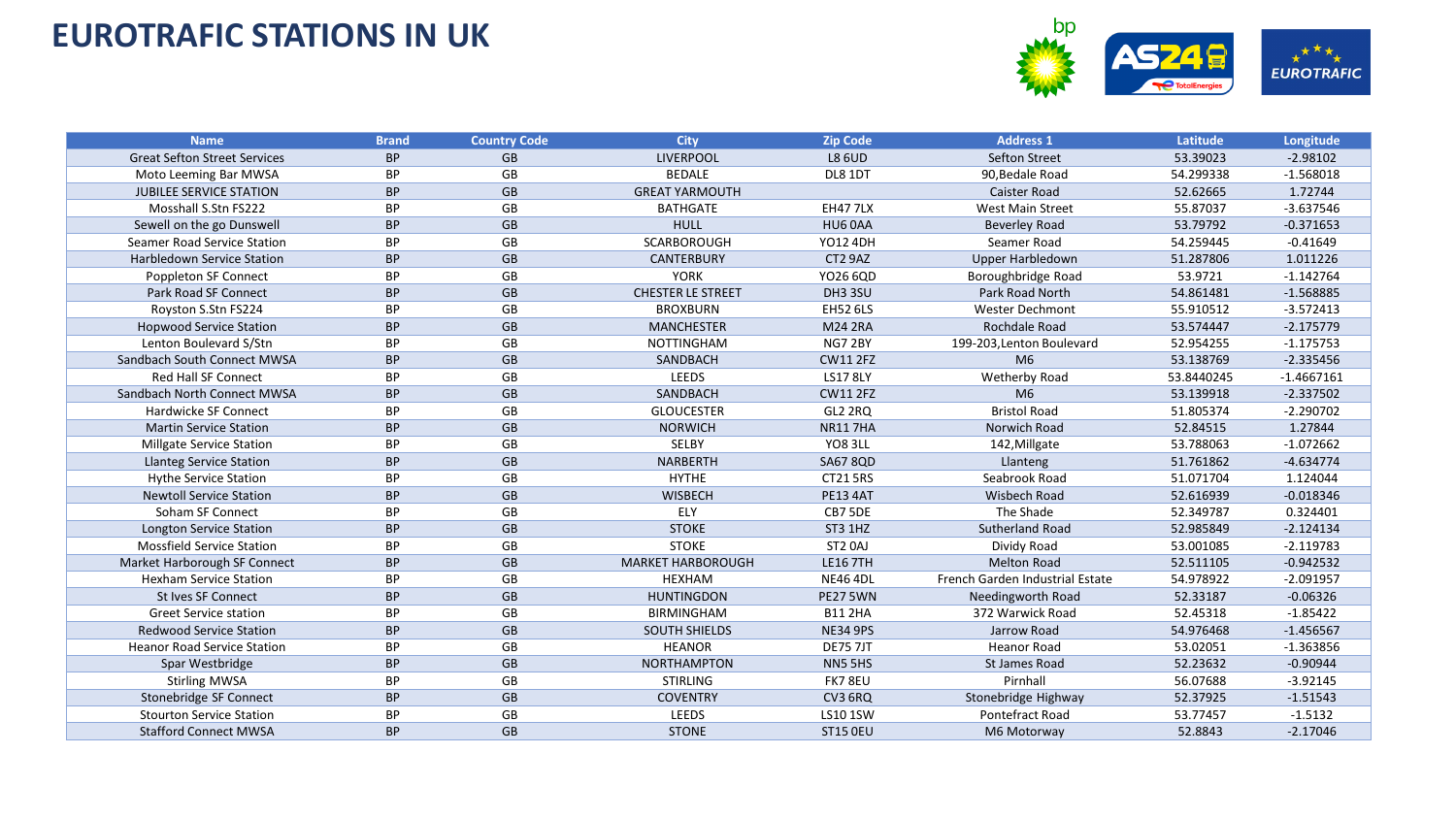

| <b>Name</b>                        | <b>Brand</b> | <b>Country Code</b> | <b>City</b>        | <b>Zip Code</b> | <b>Address 1</b>             | Latitude  | Longitude    |
|------------------------------------|--------------|---------------------|--------------------|-----------------|------------------------------|-----------|--------------|
| St Davids SF Connect               | <b>BP</b>    | <b>GB</b>           | <b>DUNFERMLINE</b> | <b>KY11 9NA</b> | Harbour Drive                | 56.04106  | $-3.36679$   |
| <b>Stansted SF Connect</b>         | ВP           | GB                  | STANSTED           | <b>CM24 1PY</b> | Southgate                    | 51.87554  | 0.24814      |
| <b>St Johns Service Station</b>    | <b>BP</b>    | GB                  | <b>STOURBRIDGE</b> | DY8 1ET         | St Johns Road                | 52.45741  | $-2.14477$   |
| St Leonards SF Connect             | <b>BP</b>    | GB                  | <b>RINGWOOD</b>    | <b>BH24 2NR</b> | 176, Ringwood Road           | 50.82889  | $-1.83879$   |
| Stanton St. Quinton SStn FS118     | <b>BP</b>    | GB                  | <b>CHIPPENHAM</b>  | <b>SN14 6BN</b> | Lower Stanton St Quintin     | 51.524417 | $-2.123418$  |
| <b>Hadley Park</b>                 | BP           | GB                  | <b>TELFORD</b>     | TF1 6AF         | Hadley Park East             | 52.717674 | $-2.477438$  |
| Parkview Filling Station           | <b>BP</b>    | <b>GB</b>           | <b>WITNEY</b>      | OX29 ORD        | <b>Burford Road</b>          | 51.792731 | $-1.517555$  |
| <b>St Lawrence Service Station</b> | BP           | GB                  | RAMSGATE           | CT110QW         | 36-40, High Street           | 51.336928 | 1.401923     |
| <b>Star Garage</b>                 | <b>BP</b>    | GB                  | <b>ROSSENDALE</b>  | BB4 4BG         | Helmshore Road               | 53.702984 | $-2.326059$  |
| Rugby Road S/Stn - FS674           | BP           | GB                  | <b>COVENTRY</b>    | CV3 2EA         | Willenhall Lane              | 52.39845  | $-1.44123$   |
| <b>HRL Brackenvale</b>             | <b>BP</b>    | GB                  | <b>BELFAST</b>     | BT8 8EU         | Saintfield Road              | 54.531648 | $-5.895234$  |
| Seven Bridges SF Connect           | BP           | GB                  | SWINDON            | SN6 6JR         | A419,Southbound              | 51.63411  | $-1.83137$   |
| Hexagon S/Stn - FS546              | BP           | GB                  | CHARLTON           | SE77AL          | 340, Woolwich Road           | 51.48724  | 0.02804      |
| Howe Green S/Stn - FS642           | <b>BP</b>    | GB                  | <b>BUNTINGFORD</b> | SG9 9EG         | <b>Baldock Road</b>          | 51.9465   | $-0.02849$   |
| Kings Norton S/Stn - FS626         | <b>BP</b>    | GB                  | <b>BIRMINGHAM</b>  | <b>B30 3JX</b>  | Pershore Road South          | 52.41271  | $-1.93127$   |
| Kates Cabin SStn. PG5102           | BP           | GB                  | PETERBOROUGH       | PE73UD          | <b>Great North Road</b>      | 52.54401  | $-0.33135$   |
| Pierrepoint S/Stn - FS588          | <b>BP</b>    | GB                  | <b>NOTTINGHAM</b>  | <b>NG12 2LF</b> | Radcliffe Road               | 52.93537  | $-1.07762$   |
| St Pauls S/Stn - FS591             | BP           | GB                  | Leicester          | LE4 4BH         | 400, Loughborough Road       | 52.66767  | $-1.12966$   |
| Leominster S/Stn - FS625           | <b>BP</b>    | <b>GB</b>           | <b>LEOMINSTER</b>  | HR6 ODQ         | Mill Street                  | 52.23295  | $-2.73106$   |
| <b>Scole SF Connect</b>            | BP           | GB                  | Stuston            | <b>IP214AJ</b>  | Old Bury Road                | 52.362047 | 1.147678     |
| Ruthin S/Stn - FS977               | <b>BP</b>    | GB                  | <b>RUTHIN</b>      | <b>LL15 1NB</b> | Park Road                    | 53.114459 | $-3.3150282$ |
| <b>HRL Glenavy Road</b>            | BP           | GB                  | <b>MOIRA</b>       | BT67 OLT        | Glenavy Road                 | 54.49496  | $-6.20955$   |
| Gretna (MSA) S/Stn - FS605         | <b>BP</b>    | GB                  | <b>GRETNA</b>      | <b>DG16 5HQ</b> | M74 Northbound               | 55.0085   | $-3.08724$   |
| Hatton Cross S/Stn - FS587         | <b>BP</b>    | GB                  | <b>FELTHAM</b>     | <b>TW14 OPR</b> | <b>Great South West Road</b> | 51.46569  | $-0.42381$   |
| Herringhtorpe S/S                  | <b>BP</b>    | GB                  | Rotherham          | <b>S65 2UQ</b>  | Herringthorpe Valley Road    | 53.440693 | $-1.3223719$ |
| Newbridge S/Stn - FS562            | BP           | GB                  | NEWBRIDGE          | EH28 8PW        | Cliftonhall Road             | 55.93778  | $-3.403$     |
| Huntingdon S/Stn - FS532           | <b>BP</b>    | <b>GB</b>           | <b>HUNTINGDON</b>  | <b>PE28 2DN</b> | A141                         | 52.34175  | $-0.1511$    |
| Norwich South S/Stn - FS512        | BP           | GB                  | <b>NORWICH</b>     | <b>NR1 2SA</b>  | <b>Junction Hall Road</b>    | 52.61038  | 1.29123      |
| Kilmarnock S/Stn - FS504           | <b>BP</b>    | <b>GB</b>           | <b>KILMARNOCK</b>  | KA1 5LQ         | <b>Riccarton Road</b>        | 55.5971   | $-4.47448$   |
| <b>Rontec Haverfordwest</b>        | BP           | GB                  | HAVERFORDWEST      | <b>SA62 3PJ</b> | St Peters Road               | 51.759238 | $-4.994582$  |
| <b>Rontec Cardiff West MSA</b>     | <b>BP</b>    | GB                  | <b>PONTYCLUN</b>   | <b>CF72 8SA</b> | M4 Junction 33               | 51.508016 | $-3.309094$  |
| <b>Rontec Morriston</b>            | <b>BP</b>    | GB                  | <b>SWANSEA</b>     | SA7 9AD         | Samlet Road                  | 51.662382 | $-3.909425$  |
| <b>Rontec Pernhos</b>              | <b>BP</b>    | GB                  | <b>CARDIFF</b>     | <b>CF15 7UN</b> | New Garw Hill                | 51.567854 | $-3.252168$  |
| Rontec Thorpe On the Hill          | ΒP           | GB                  | LINCOLN            | LN6 9AJ         | Middle Lane                  | 53.177359 | $-0.625059$  |
| <b>Rontec Greyhound</b>            | <b>BP</b>    | GB                  | <b>WARRINGTON</b>  | <b>WA3 5QQ</b>  | <b>Greyhound Roundabout</b>  | 53.480118 | $-2.499421$  |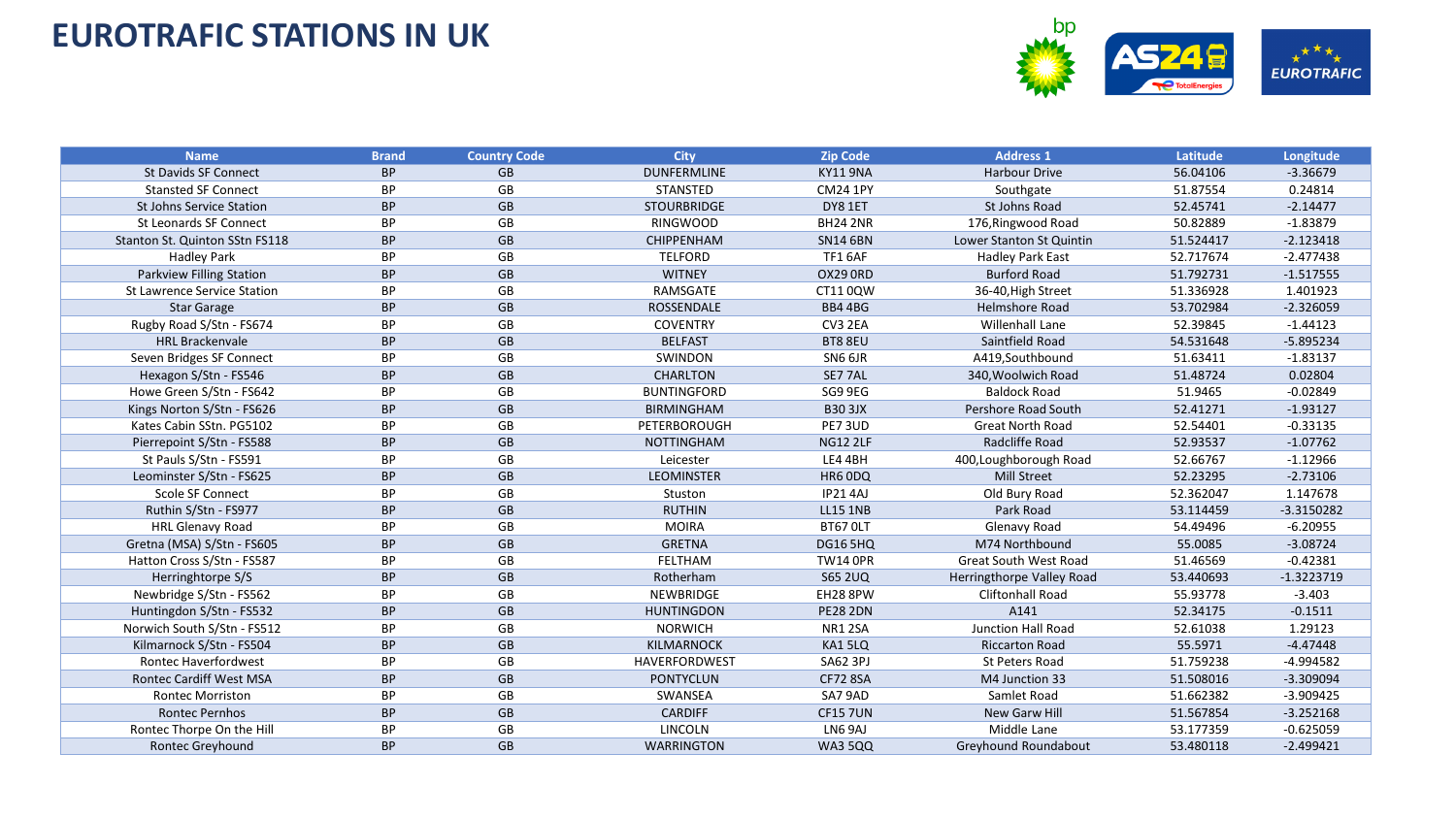

| <b>Name</b>                         | <b>Brand</b> | <b>Country Code</b> | <b>City</b>                | <b>Zip Code</b> | <b>Address 1</b>        | Latitude   | Longitude    |
|-------------------------------------|--------------|---------------------|----------------------------|-----------------|-------------------------|------------|--------------|
| <b>Rontec Derwent</b>               | <b>BP</b>    | <b>GB</b>           | <b>NEWCASTLE UPON TYNE</b> | <b>NE163BJ</b>  | Derwenthaugh Road       | 54.960867  | $-1.688816$  |
| Rontec Holdingham                   | BP           | GB                  | <b>SLEAFORD</b>            | <b>NG34 8NP</b> | Junction A15/A17        | 53.014557  | $-0.425765$  |
| <b>Greenfield Service Station</b>   | <b>BP</b>    | GB                  | <b>ROYSTON</b>             | SG8 9NN         | A505, Baldock Road      | 52.032693  | $-0.09327$   |
| <b>Rontec Dartford</b>              | ВP           | GB                  | <b>DARTFORD</b>            | DA1 1YT         | 474, Princes Road       | 51.437628  | 0.237489     |
| <b>Rontec Magor MSA</b>             | <b>BP</b>    | GB                  | <b>CALDICOT</b>            | <b>NP26 3YL</b> | M4 Junction 23          | 51.58754   | $-2.83752$   |
| Molesey Road Service Station        | BP           | GB                  | WALTON-ON-THAMES           | <b>KT12 3PW</b> | Molesey Road            | 51.386731  | $-0.386635$  |
| Lenham SF Connect                   | <b>BP</b>    | <b>GB</b>           | <b>MAIDSTONE</b>           | <b>ME17 2DB</b> | Ashford Road            | 51.242591  | 0.700431     |
| Rockingham Service Station          | <b>BP</b>    | GB                  | Birdwell                   | S70 5SZ         | Unit 1E, Kestrel Way    | 53.502199  | $-1.473995$  |
| London Road FS465                   | <b>BP</b>    | <b>GB</b>           | <b>GLOUCESTER</b>          | GL1 3HB         | London Road             | 51.867468  | $-2.239891$  |
| <b>Manor Road Service Station</b>   | <b>BP</b>    | GB                  | <b>NORTH LANCING</b>       | <b>BN15 OHL</b> | <b>Manor Road</b>       | 50.837643  | $-0.328523$  |
| <b>Phoenix Filling Station</b>      | <b>BP</b>    | GB                  | <b>BRADFORD</b>            | <b>BD7 1JT</b>  | 93, Listerhills Road    | 53.793543  | $-1.769773$  |
| St Marys S/Stn - FS615              | BP           | GB                  | <b>NOTTINGHAM</b>          | NG8 6AX         | <b>Nuthall Road</b>     | 52.987     | $-1.20829$   |
| <b>Stevensons SF Connect</b>        | <b>BP</b>    | GB                  | <b>INVERURIE</b>           | <b>AB51 3RN</b> | Elphinstone Road        | 57.26791   | $-2.36977$   |
| Leyton S/Stn - FS544                | BP           | GB                  | <b>LONDON</b>              | E10 6JP         | 666, High Road          | 51.57061   | $-0.008$     |
| Main Road S/Stn - FS597             | <b>BP</b>    | GB                  | <b>LONG SUTTON</b>         | <b>PE12 9AE</b> | Wisbech Road            | 52.77473   | 0.13454      |
| Lawries Garage                      | ВP           | GB                  | <b>MELROSE</b>             | TD6 0EW         | A68                     | 55.56901   | $-2.64978$   |
| Lobley Hill S/Stn - FS616           | <b>BP</b>    | GB                  | <b>GATESHEAD</b>           | <b>NE11 OUH</b> | Lobley Hill Road        | 54.94422   | $-1.62523$   |
| Mill Inn S/Stn - FS537              | <b>BP</b>    | GB                  | STONEHAVEN                 | AB39 2JJ        | <b>Dunnottar Avenue</b> | 56.96179   | $-2.21034$   |
| Monks Heath S/Stn - FS667           | <b>BP</b>    | <b>GB</b>           | MACCLESFIELD               | <b>SK10 4SZ</b> | Chelford Road           | 53.264257  | $-2.236118$  |
| Mid Cornwall Service Station        | BP           | GB                  | <b>ST AUSTELL</b>          | <b>PL26 8LQ</b> | Victoria                | 50.42347   | $-4.82765$   |
| Muskham Services PG5101             | <b>BP</b>    | GB                  | <b>NEWARK</b>              | <b>NG23 6HT</b> | North Road              | 53.1294    | $-0.81156$   |
| Osprey S/Stn - FS613                | <b>BP</b>    | GB                  | WARLEY                     | <b>B69 2BH</b>  | Wolverhampton Road      | 52.50013   | $-2.02984$   |
| Red House S/Stn - FS612             | <b>BP</b>    | GB                  | WALSALL                    | <b>WS9 8DL</b>  | Middlemore Lane         | 52.60357   | $-1.9298$    |
| Road to the Isles S/Stn-FS533       | <b>BP</b>    | GB                  | <b>FORT WILLIAM</b>        | <b>PH33 6TQ</b> | North Road              | 56.8352    | $-5.0754$    |
| Kincardine Bridge S/Stn -FS505      | <b>BP</b>    | GB                  | <b>FALKIRK</b>             | FK2 8PF         | Haughs Of Airth         | 56.05372   | $-3.75952$   |
| RF Hoylake Service Station          | <b>BP</b>    | GB                  | WIRRAL                     | <b>CH46 5NA</b> | Hoylake Road            | 53.39611   | $-3.13193$   |
| RF Brookfield Service Station       | <b>BP</b>    | GB                  | <b>GLOSSOP</b>             | <b>SK13 9JT</b> | <b>Brookfield Road</b>  | 53.45344   | $-1.9838$    |
| RF Speke Hall Service Station       | BP           | GB                  | LIVERPOOL                  | L24 9HD         | Speke Hall Road         | 53.3548    | $-2.86468$   |
| Monktonhall - FS573                 | <b>BP</b>    | GB                  | MUSSELBURGH                | <b>EH218RE</b>  | Musselburgh By Pass     | 55.926209  | $-3.063148$  |
| Plantation S/Stn                    | <b>BP</b>    | GB                  | LEEDS                      | <b>LS27 7FP</b> | Wakefield Road          | 53.749043  | $-1.633899$  |
| <b>Spar Bentley Service Station</b> | <b>BP</b>    | <b>GB</b>           | WILLENHALL                 | <b>WV13 2RN</b> | Wolverhampton Road West | 52.58705   | $-2.035216$  |
| Ivanhoe Service Station             | BP           | GB                  | <b>DARLINGTON</b>          | DL2 1TD         | <b>Stockton Road</b>    | 54.541791  | $-1.445568$  |
| Perry Barr Service Station          | <b>BP</b>    | GB                  | <b>BIRMINGHAM</b>          | <b>B44 8DP</b>  | College Road            | 52.529439  | $-1.891839$  |
| <b>Rotherwas Service Station</b>    | <b>BP</b>    | GB                  | <b>HEREFORD</b>            | <b>HR2 6BQ</b>  | Holme Lacy Road         | 52.0378063 | $-2.6849258$ |
| Swanbridge SF Connect               | <b>BP</b>    | GB                  | <b>NEWBURY</b>             | <b>RG14 2BS</b> | 256, London Road        | 51.40389   | $-1.30625$   |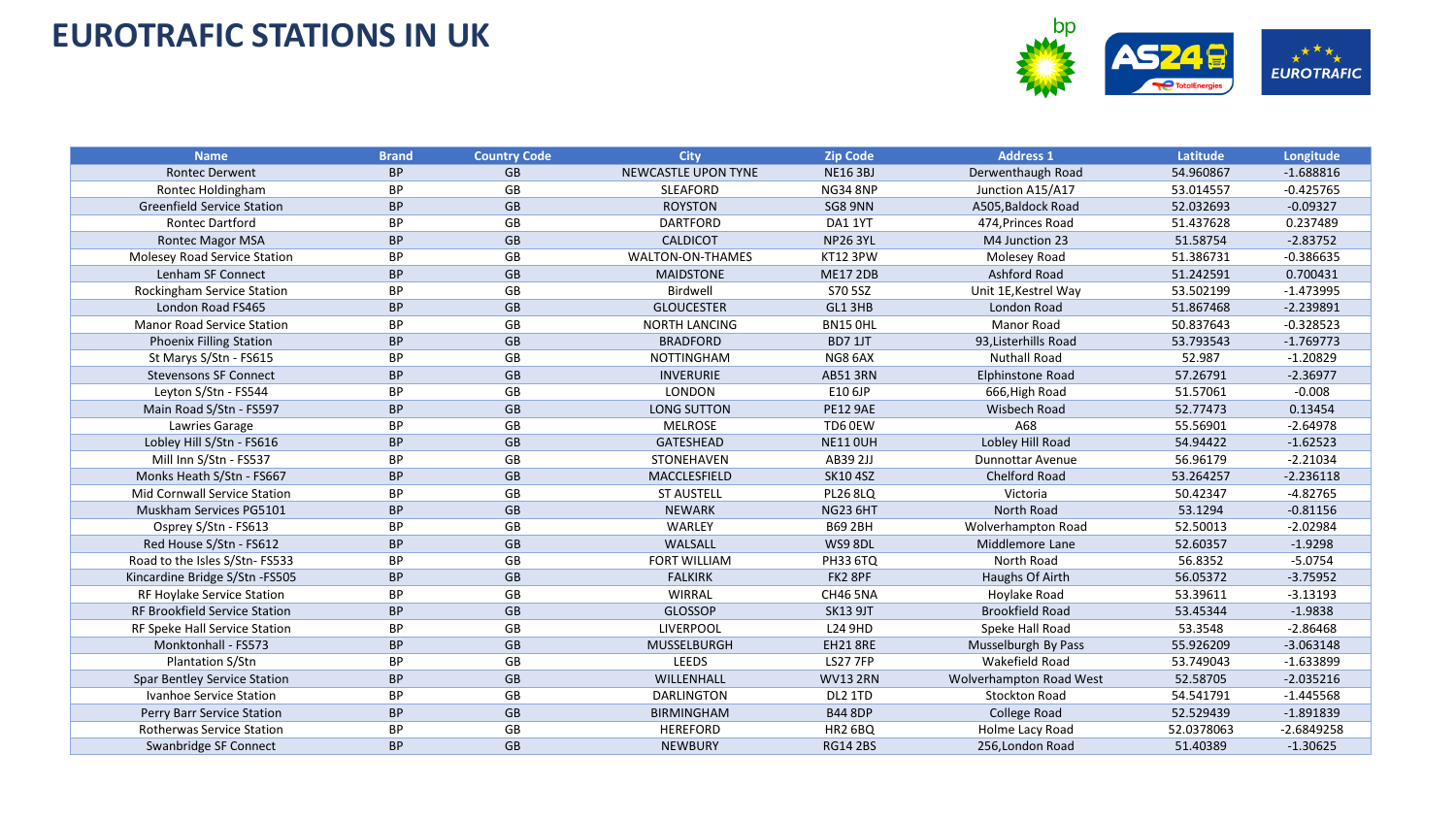

| <b>Name</b>                           | <b>Brand</b> | <b>Country Code</b> | <b>City</b>              | <b>Zip Code</b> | <b>Address 1</b>           | Latitude   | Longitude   |
|---------------------------------------|--------------|---------------------|--------------------------|-----------------|----------------------------|------------|-------------|
| University Way SF Connect             | <b>BP</b>    | <b>GB</b>           | <b>BRIGHTON</b>          | <b>BN2 3QA</b>  | 100, Lewes Road            | 50.837463  | $-0.124763$ |
| Western Avenue SF Connect             | <b>BP</b>    | GB                  | <b>LONDON</b>            | W3 OTE          | 610-612, Western Avenue    | 51.52694   | $-0.27812$  |
| Ward End Service Station              | <b>BP</b>    | <b>GB</b>           | <b>BIRMINGHAM</b>        | <b>B8 2NR</b>   | 861, Washwood Heath Road   | 52.49276   | $-1.82042$  |
| <b>Waterton Filling Station</b>       | BP           | GB                  | <b>BRIDGEND</b>          | CF31 3LG        | Bridgend By-pass           | 51.4955    | $-3.56831$  |
| <b>Wavendon Gate SF Connect</b>       | <b>BP</b>    | <b>GB</b>           | <b>MILTON KEYNES</b>     | <b>MK17 8DB</b> | Newport Road               | 52.03351   | $-0.67708$  |
| West End SF Connect                   | <b>BP</b>    | GB                  | <b>GLASGOW</b>           | G12 0XP         | 1057, Great Western Road   | 55.88483   | $-4.31102$  |
| West Street SF Connect                | <b>BP</b>    | <b>GB</b>           | SOUTHEND-ON-SEA          | <b>SS2 6HJ</b>  | 50, West Street            | 51.54757   | 0.70174     |
| <b>Westhill Service Station</b>       | BP           | GB                  | WESTHILL                 | AB32 6TJ        | Skene Road                 | 57.14958   | $-2.29584$  |
| Washford 24                           | <b>BP</b>    | GB                  | <b>REDDITCH</b>          | <b>B98 0HX</b>  | <b>Washford Drive</b>      | 52.28464   | $-1.90756$  |
| Watford Way SF Connect                | <b>BP</b>    | GB                  | <b>MILL HILL</b>         | NW7 2ET         | Watford Way (A1)           | 51.60553   | $-0.24033$  |
| Watford Gap North Connect MWSA        | <b>BP</b>    | GB                  | <b>NORTHAMPTON</b>       | <b>NN67UZ</b>   | M1 Northbound J16/17       | 52.30724   | $-1.12288$  |
| Watford Gap South Connect MWSA        | BP           | GB                  | <b>NORTHAMPTON</b>       | <b>NN67UZ</b>   | M1 Southbound J 16/17      | 52.30692   | $-1.12136$  |
| <b>Whitehouse Services</b>            | <b>BP</b>    | GB                  | <b>OKEHAMPTON</b>        | <b>EX20 1QJ</b> | <b>Exeter Road</b>         | 50.73867   | $-3.95687$  |
| <b>Wandsworth SF Connect</b>          | <b>BP</b>    | GB                  | LONDON                   | <b>SW18 1EW</b> | 11, Swandon Way            | 51.46198   | $-0.1886$   |
| <b>Warwick Services North MWSA</b>    | <b>BP</b>    | GB                  | <b>ASHORNE</b>           | <b>CV35 0AA</b> | M40 Motorway North         | 52.21802   | $-1.50577$  |
| Warwick Services South MWSA           | BP.          | GB                  | <b>ASHORNE</b>           | <b>CV35 0AA</b> | M40 Motorway South         | 52.21826   | $-1.50199$  |
| <b>Upton Way SF Connect</b>           | <b>BP</b>    | <b>GB</b>           | <b>NORTHAMPTON</b>       | <b>NN54EG</b>   | Upton Way                  | 52.23451   | $-0.93781$  |
| <b>Whittlesford SF Connect</b>        | <b>BP</b>    | GB                  | PAMPISFORD               | <b>CB22 3HD</b> | <b>Whittlesford Bridge</b> | 52.1040458 | 0.175593    |
| <b>Upper Batley Service Station</b>   | <b>BP</b>    | GB                  | <b>BATLEY</b>            | WF17 5LW        | 452, Bradford Road         | 53.71465   | $-1.62909$  |
| Swan Connect                          | <b>BP</b>    | GB                  | <b>WEST BROMWICH</b>     | <b>B70 0YA</b>  | <b>Great Bridge Street</b> | 52.52807   | $-2.01625$  |
| <b>Trowell South MWSA</b>             | <b>BP</b>    | GB                  | <b>NOTTINGHAM</b>        | NG9 3PL         | M1 Motorway                | 52.96143   | $-1.26664$  |
| Washington North MWSA                 | BP           | GB                  | <b>CHESTER LE STREET</b> | <b>DH3 2SJ</b>  | A1 Portabello              | 54.89024   | $-1.55988$  |
| <b>Trowell North MWSA</b>             | <b>BP</b>    | <b>GB</b>           | <b>NOTTINGHAM</b>        | NG9 3PL         | M1 Motorway                | 52.9627    | $-1.26766$  |
| <b>Toddington Services South MWSA</b> | <b>BP</b>    | GB                  | <b>DUNSTABLE</b>         | LU5 6HR         | M1 Motorway Southbound     | 51.94833   | $-0.5014$   |
| Washington South MWSA                 | <b>BP</b>    | GB                  | <b>CHESTER LE STREET</b> | <b>DH3 2SJ</b>  | A1 Portabello              | 54.88887   | $-1.55828$  |
| <b>Toddington Services North MWSA</b> | <b>BP</b>    | GB                  | <b>DUNSTABLE</b>         | LU5 6HR         | M1 Motorway Northbound     | 51.94775   | $-0.50479$  |
| <b>Tothill Service Station</b>        | <b>BP</b>    | <b>GB</b>           | <b>STOWMARKET</b>        | <b>IP14 3QQ</b> | <b>Bury Road</b>           | 52.2047    | 0.97987     |
| <b>Towcester North SF Connect</b>     | <b>BP</b>    | GB                  | <b>TOWCESTER</b>         | <b>NN12 6TQ</b> | A43 North Bound            | 52.12775   | $-1.00399$  |
| <b>Trafalgar SF Connect</b>           | <b>BP</b>    | <b>GB</b>           | <b>LONDON</b>            | <b>SE10 9TS</b> | 43-53, Trafalgar Road      | 51.48366   | $-0.00072$  |
| <b>Trinity SF Connect</b>             | <b>BP</b>    | GB                  | <b>TOOTING BEC</b>       | <b>SW177HW</b>  | 62-64, Trinity Road        | 51.43735   | $-0.16159$  |
| Triangle Marfleet (Site 1)            | <b>BP</b>    | GB                  | <b>HULL</b>              | HU9 5QL         | 1019, Hedon Road           | 53.74812   | $-0.27402$  |
| Trafford Park S/Stn FS440             | <b>BP</b>    | GB                  | <b>MANCHESTER</b>        | M17 1JL         | Moseley Road               | 53.46434   | $-2.31713$  |
| Trowbridge Lodge Service Stn          | <b>BP</b>    | GB                  | <b>TROWBRIDGE</b>        | <b>BA14 6DW</b> | West Ashton Road           | 51.31703   | $-2.19475$  |
| <b>Widmore SF Connect</b>             | BP           | GB                  | <b>BROMLEY</b>           | BR13AX          | 133-135, Widmore Road      | 51.40691   | 0.02806     |
| <b>Wisley North SF Connect</b>        | <b>BP</b>    | GB                  | <b>GUILDFORD</b>         | <b>GU23 6PT</b> | A3 Ripley By-Pass          | 51.29295   | $-0.49001$  |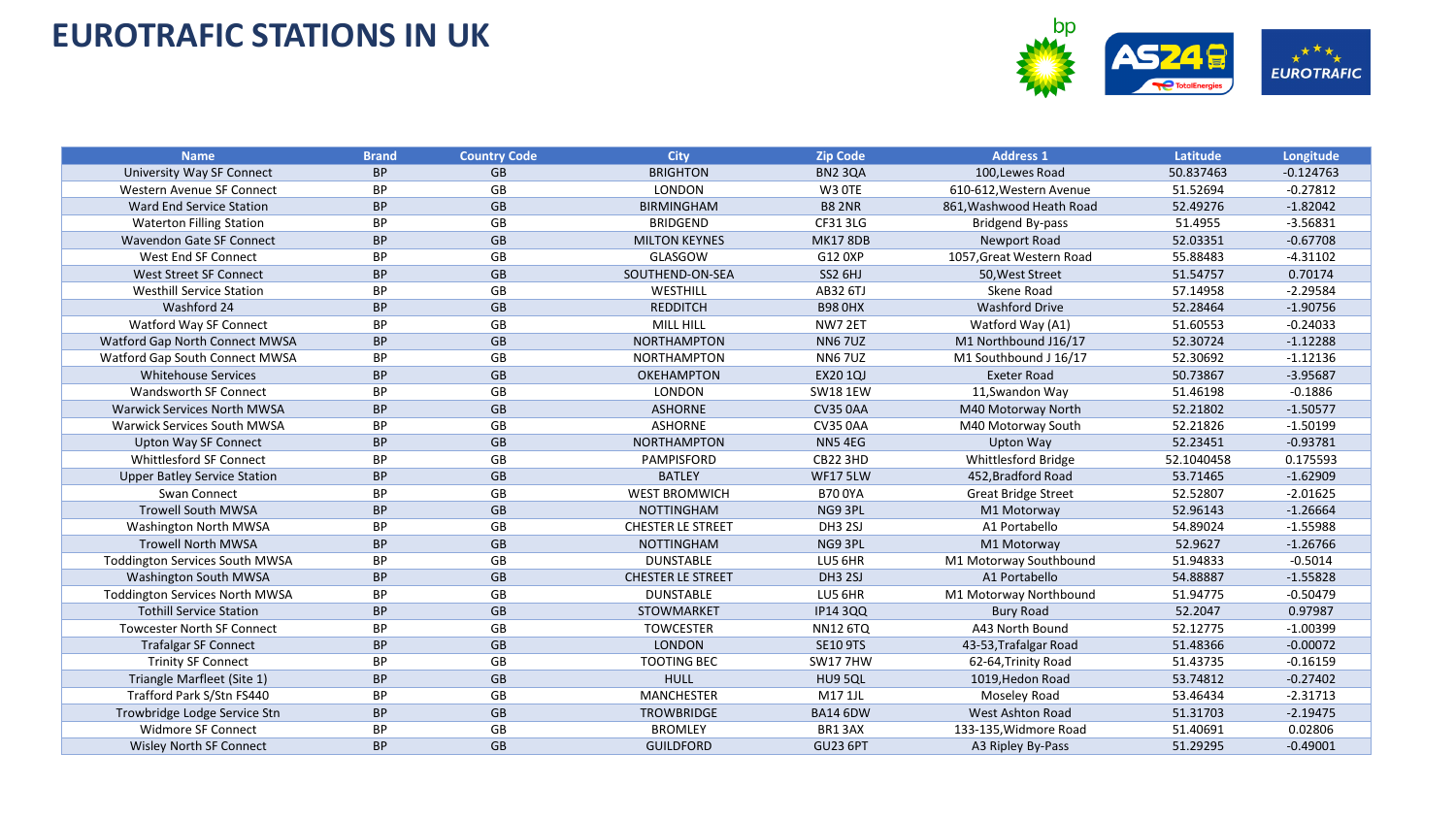

| <b>Name</b>                          | <b>Brand</b> | <b>Country Code</b> | <b>City</b>           | <b>Zip Code</b> | <b>Address 1</b>         | Latitude  | Longitude   |
|--------------------------------------|--------------|---------------------|-----------------------|-----------------|--------------------------|-----------|-------------|
| Wisley South SF Connect              | <b>BP</b>    | <b>GB</b>           | <b>GUILDFORD</b>      | <b>GU23 6PU</b> | A3 Ripley By-Pass        | 51.29361  | $-0.48767$  |
| The Buck SF Connect                  | <b>BP</b>    | GB                  | ANDOVER               | SP11 6NJ        | Micheldever Road (A303)  | 51.1887   | $-1.41193$  |
| <b>Strensham MWSA Connect</b>        | <b>BP</b>    | GB                  | <b>STRENSHAM</b>      | <b>WR89LJ</b>   | M5 Eastbound J7/8        | 52.05709  | $-2.14004$  |
| Triangle North Cave (Site 4)         | <b>BP</b>    | GB                  | <b>NEWPORT BROUGH</b> | <b>HU15 2RD</b> | Off Junction 38 M62      | 53.76962  | $-0.67846$  |
| Wimbledon Chase SF Connect           | <b>BP</b>    | <b>GB</b>           | <b>LONDON</b>         | <b>SW20 8LR</b> | 314, Kingston Road       | 51.40891  | $-0.21434$  |
| <b>Woodstock SF Connect</b>          | <b>BP</b>    | GB                  | <b>OXFORD</b>         | OX2 8AL         | A40 Woodstock Road       | 51.78869  | $-1.28216$  |
| <b>Wrexham Road Service Station</b>  | <b>BP</b>    | <b>GB</b>           | <b>CHESTER</b>        | CH4 9DE         | <b>Wrexham Road</b>      | 53.15921  | $-2.91027$  |
| Wrythe SF Connect                    | BP           | GB                  | CARSHALTON            | SM5 2DR         | Green Wrythe Lane        | 51.37216  | $-0.16685$  |
| Swansea Services MWSA                | <b>BP</b>    | <b>GB</b>           | PENLLERGAGR           | <b>SA4 9GT</b>  | J47 M4                   | 51.6777   | $-3.99473$  |
| <b>Taunton Road S/Stn</b>            | <b>BP</b>    | GB                  | <b>BRIDGWATER</b>     | TA6 6LD         | <b>Taunton Road</b>      | 51.11368  | $-2.99546$  |
| Swanwick Service Area FS033          | <b>BP</b>    | GB                  | <b>ALFRETON</b>       | <b>DE55 1HJ</b> | Derby Road               | 53.08611  | $-1.39484$  |
| The Moss MWSA Connect                | <b>BP</b>    | GB                  | <b>CARLISLE</b>       | CA64HA          | Todhills                 | 54.95215  | $-2.979658$ |
| <b>Tudor SF Connect</b>              | <b>BP</b>    | GB                  | <b>MAIDSTONE</b>      | <b>ME16 OHE</b> | A20 London Road          | 51.28486  | 0.49442     |
| Winchester North Connect MWSA        | <b>BP</b>    | GB                  | <b>WINCHESTER</b>     | SO21 1PP        | M3 Motorway Northbound   | 51.12127  | $-1.255$    |
| <b>Windmill Garage</b>               | <b>BP</b>    | GB                  | <b>HONITON</b>        | <b>EX14 9RP</b> | Offwell                  | 50.79655  | $-3.15095$  |
| <b>Thanet Way Services</b>           | <b>BP</b>    | GB                  | FAVERSHAM             | <b>ME13 9EL</b> | Thanet Way               | 51.32569  | 0.98618     |
| <b>Thinford Garage North</b>         | <b>BP</b>    | <b>GB</b>           | <b>FERRYHILL</b>      | <b>DL17 8RU</b> | Durham Road              | 54.704128 | $-1.567224$ |
| Three Elm Service Station            | <b>BP</b>    | GB                  | <b>TONBRIDGE</b>      | <b>TN11 0AB</b> | A26.Hadlow Road          | 51.2137   | 0.31229     |
| <b>Tickled Trout Filling Station</b> | <b>BP</b>    | GB                  | <b>PRESTON</b>        | PR5 OUJ         | <b>Preston New Road</b>  | 53.76516  | $-2.64016$  |
| Weymouth SF Connect                  | <b>BP</b>    | GB                  | WEYMOUTH              | DT3 5AS         | 316-318, Dorchester Road | 50.637504 | $-2.469783$ |
| Winchester South Connect MWSA        | <b>BP</b>    | GB                  | <b>WINCHESTER</b>     | SO21 1PP        | M3 Motorway Southbound   | 51.11645  | $-1.25386$  |
| Wynyard Park S. Area FS422           | <b>BP</b>    | GB                  | <b>BILLINGHAM</b>     | <b>TS22 5PZ</b> | Coal Lane                | 54.628    | $-1.30644$  |
| Woolley Edge MWSA Southbound         | <b>BP</b>    | <b>GB</b>           | WAKEFIELD             | WF4 4LQ         | Junction 38/39           | 53.62037  | $-1.54681$  |
| <b>Westvale Service Station</b>      | <b>BP</b>    | GB                  | LIVERPOOL             | L32 0UX         | <b>Whitefield Drive</b>  | 53.48133  | $-2.90566$  |
| <b>Uttoxeter Service Station</b>     | <b>BP</b>    | GB                  | <b>UTTOXETER</b>      | <b>ST14 5AA</b> | A50, Derby Road          | 52.90771  | $-1.85562$  |
| Willesborough Service Station        | <b>BP</b>    | GB                  | <b>ASHFORD</b>        | TN24 0QQ        | 405, Hythe Road          | 51.141427 | 0.902925    |
| <b>Whitfield Service Station</b>     | <b>BP</b>    | <b>GB</b>           | <b>DOVER</b>          | <b>CT163LF</b>  | Sandwich Road            | 51.154804 | 1.288512    |
| Woolley Edge MWSA Northbound         | <b>BP</b>    | GB                  | WAKEFIELD             | WF4 4LQ         | Junction 38/39           | 53.62241  | $-1.54891$  |
| Whittleway S/Stn FS059               | <b>BP</b>    | <b>GB</b>           | <b>DERBY</b>          | <b>DE21 4RX</b> | Sir Frank Whittle Road   | 52.93404  | $-1.46529$  |
| <b>Walverden Service Station</b>     | <b>BP</b>    | GB                  | <b>NELSON</b>         | BB9 9PS         | Netherfield Road         | 53.8353   | $-2.21078$  |
| <b>Turgis Green Service Station</b>  | <b>BP</b>    | GB                  | <b>HOOK</b>           | <b>RG270AG</b>  | A33, Reading Road        | 51.32753  | $-1.00244$  |
| <b>Stretton Service Station</b>      | <b>BP</b>    | GB                  | <b>RUGBY</b>          | <b>CV23 9HX</b> | 350, London Road         | 52.355669 | $-1.388327$ |
| <b>Weyhill East Service Area</b>     | <b>BP</b>    | GB                  | ANDOVER               | <b>SP11 OPN</b> | Northbound               | 51.214766 | $-1.535376$ |
| Weyhill West Service Area            | BP           | GB                  | ANDOVER               | SP11 OPN        | Southbound               | 51.213653 | $-1.534905$ |
| Wick S.Stn FS291                     | <b>BP</b>    | GB                  | <b>BRISTOL</b>        | <b>BS30 5SJ</b> | London Road              | 51.452287 | $-2.414549$ |